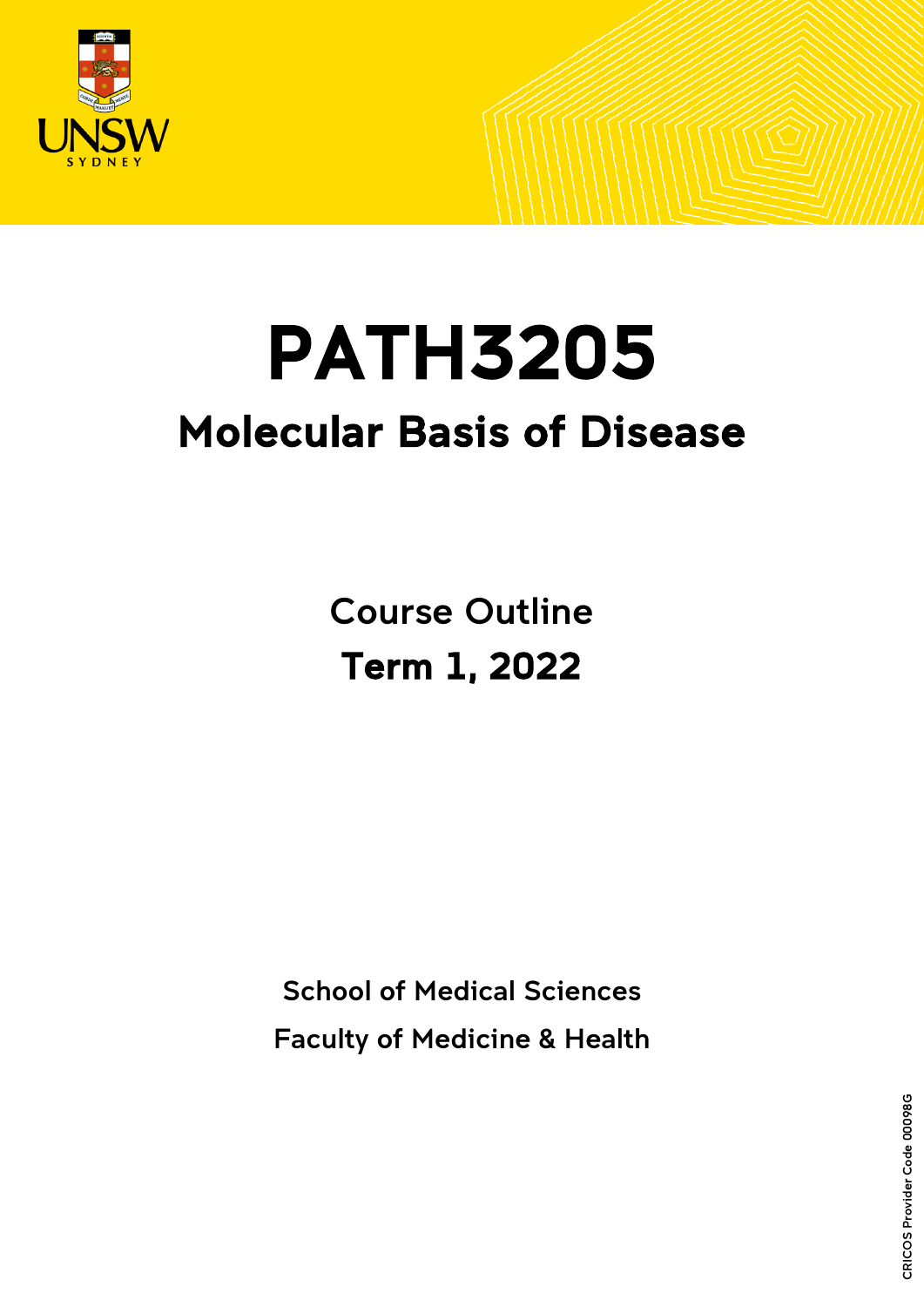# **Table of Contents**

| 1. Staff                                                                                                                           | 3              |
|------------------------------------------------------------------------------------------------------------------------------------|----------------|
| 2. Course information                                                                                                              | 3              |
| 2.1 Course summary                                                                                                                 | 4              |
| 2.2 Course aims                                                                                                                    | 4              |
| 2.3 Course learning outcomes (CLO)                                                                                                 | 5              |
| 2.3.1 Graduate Attributes Developed in this Course<br>2.4 Relationship between course and learning outcomes (CLOs) and assessments | 5<br>6         |
| 3. Strategies and approaches to learning                                                                                           | 7              |
| 3.1 Learning and teaching activities                                                                                               | 7              |
| 3.1.1 Teaching strategies                                                                                                          | 7              |
| 3.1.2 Research experience                                                                                                          | $\overline{7}$ |
| 3.2 Expectations of students                                                                                                       | 8              |
| 4. Course schedule and structure<br>4.1 PATH3205 Course Timetable                                                                  | 9<br>10        |
| 5. Assessment                                                                                                                      | 13             |
| 5.1 Assessment tasks                                                                                                               | 13             |
| 5.2 Assessment criteria and standards                                                                                              | 15             |
| <b>Subtotal</b>                                                                                                                    | 16             |
| Total                                                                                                                              | 16             |
| 5.3 Submission of assessment tasks                                                                                                 | 18             |
| 5.4. Feedback on assessment                                                                                                        | 18             |
| 6. Academic integrity, referencing and plagiarism                                                                                  | 18             |
| 7. Readings and resources                                                                                                          | 19             |
| 7.1 Recommended Text                                                                                                               | 19             |
| 7.2 Reference                                                                                                                      | 19             |
| 8. Administrative matters                                                                                                          | 20             |
| 9. Additional support for students                                                                                                 | 20             |
| 10. Computer Laboratories or Study Spaces                                                                                          | 21             |
| 11. The Museum of Human Disease                                                                                                    | 24             |
| 11.1 Security in the museum                                                                                                        | 24             |
| 11.2 Safety in the museum                                                                                                          | 25             |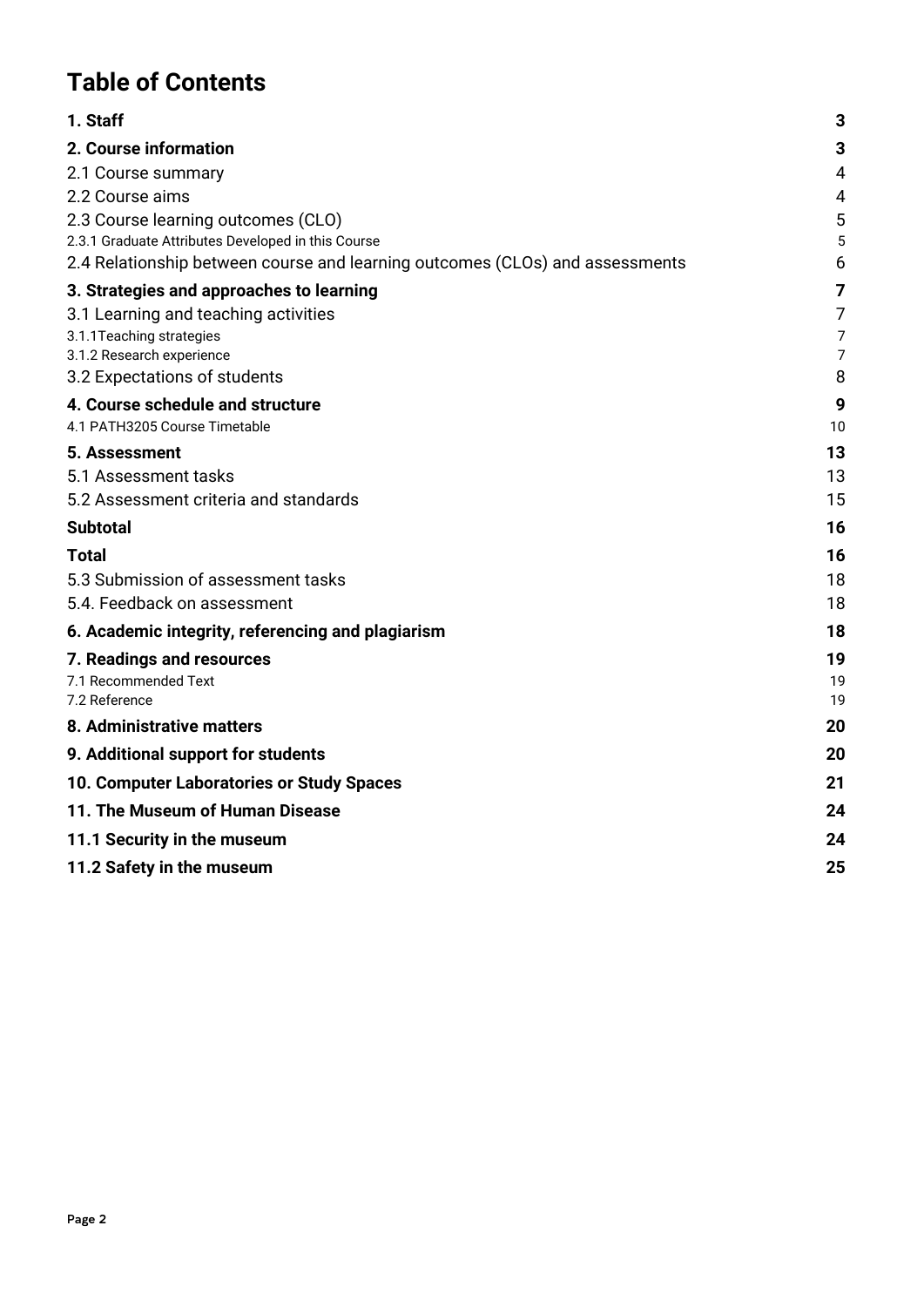# <span id="page-2-0"></span>1. Staff

| <b>Position</b>        | <b>Name</b>                                      | <b>Email</b>                                                                    | <b>Consultation times</b><br>and locations                                                                                     | <b>Contact Details</b> |
|------------------------|--------------------------------------------------|---------------------------------------------------------------------------------|--------------------------------------------------------------------------------------------------------------------------------|------------------------|
| Course<br>Convenor     | Prof Patsie Polly                                | patsie.polly@unsw.edu.au                                                        | Room 420, Level 4,<br><b>Wallace Wurth</b><br><b>EAST Building or</b><br>via MS Teams<br>Consultation time:<br>Wednesday 4-5pm | (02) 9385 2924         |
| Course Co-<br>Convenor | Dr Chaturaka<br>Rodrigo                          | c.rodrigo@unsw.edu.au                                                           |                                                                                                                                |                        |
| Lecturers              | A/Prof S<br>Thomas                               | shane.thomas@unsw.edu.au                                                        |                                                                                                                                |                        |
|                        | A/Prof C<br>Herbert                              | c.herbert@unsw.edu.au                                                           |                                                                                                                                |                        |
|                        | Prof D<br>Wakefield                              | d.wakefield@unsw.edu.au<br>n.tedla@unsw.edu.au                                  |                                                                                                                                |                        |
|                        | Prof N Tedla<br>Prof K A Rye                     | k.rye@unsw.edu.au                                                               |                                                                                                                                |                        |
|                        | Prof P Phillips<br>A/Prof R Bull                 | p.phillips@unsw.edu.au<br>r.bull@unsw.edu.au                                    |                                                                                                                                |                        |
|                        | A/Prof F Luciani<br>Dr M Weber                   | luciani@unsw.edu.au<br>martin.weber@unsw.edu.au                                 |                                                                                                                                |                        |
| Guest<br>Lecturers     | Dr B Cochran<br>Dr G Sharbeen<br>Ms G Jones      | b.cochran@unsw.edu.au<br>g.sharbeen@unsw.edu.au                                 |                                                                                                                                |                        |
| <b>Tutors</b>          | Dr M H Nguyen<br>Dr K Hanssen<br>Ms M Hari Rajan | matthew.nguyen3@unsw.edu.au<br>k.hanssen@unsw.edu.au<br>m.harirajan@unsw.edu.au |                                                                                                                                |                        |

# <span id="page-2-1"></span>2. Course information

**Units of credit:** This course is offered during term 1 and counts for six units of credit (6OC).

**Pre-requisite(s):** PATH2201/PATH2202 (Processes in Disease/Processes in Disease for Health and Exercise Science) are prerequisites for the course. It is also advantageous for students to have undertaken previous or concurrent study in BABS3041 Immunology I, BABS3121 Molecular Biology of Nucleic Acids, BIOC3111 Molecular Biology of Proteins, BIOC3261 Human Biochemistry and BIOC3271 Molecular Cell Biology 2.

**Teaching times and locations**: [http://www.timetable.unsw.edu.au](http://www.timetable.unsw.edu.au/)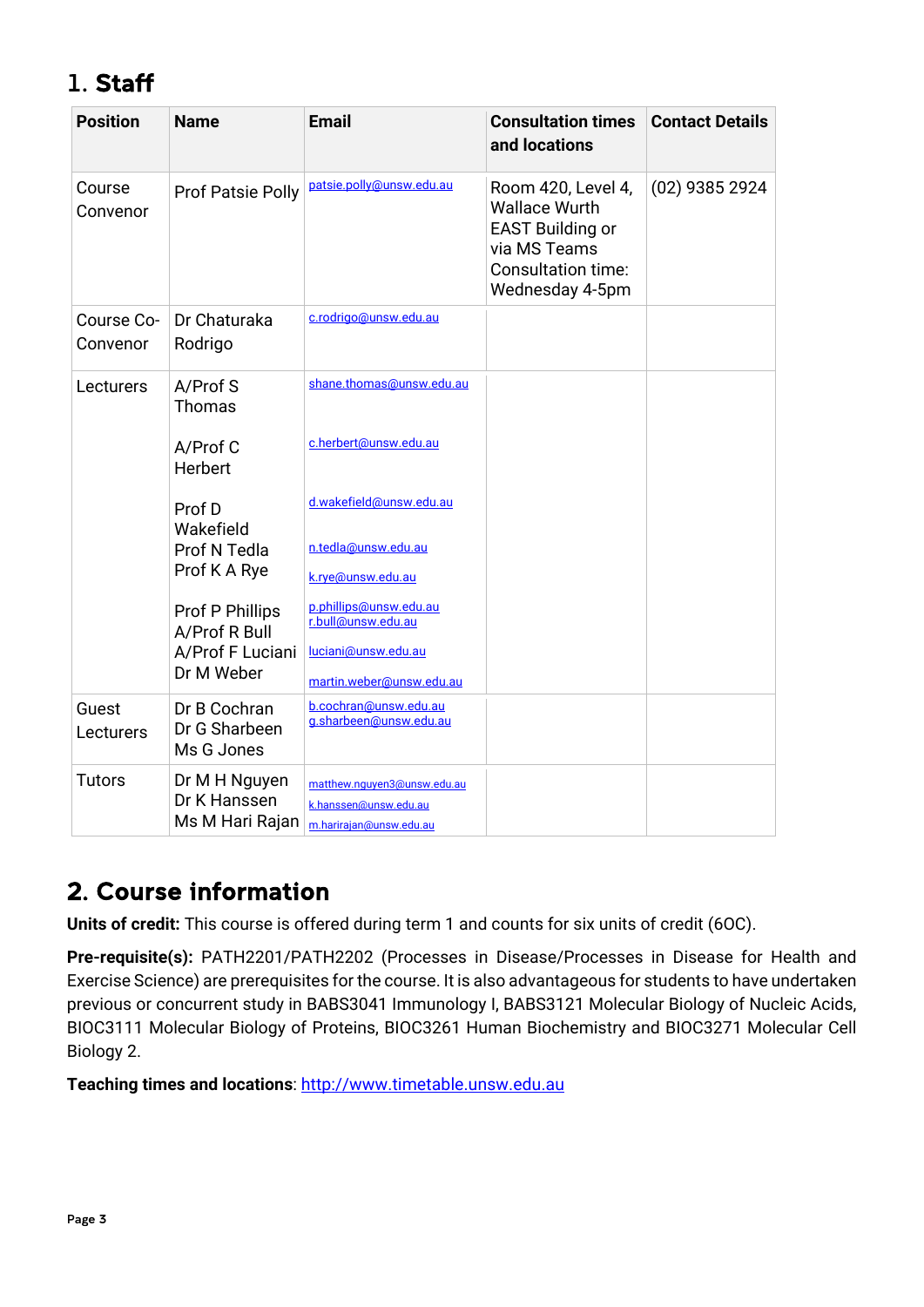### <span id="page-3-0"></span>2.1 Course summary

The intended learning outcomes are achieved through the study of the common patterns of inflammatory and immune responses to chronic disease, which are often referred to as pathological processes. To understand these processes, you will draw on your knowledge of normal anatomy, histology, biochemistry, molecular biology and physiology. PATH2201 Processes in Disease has introduced the fundamental concepts for the diseases to be addressed in PATH3205. This will involve more detailed discussion and integration of your understanding of recent advances in knowledge pertaining to the molecular basis of inflammation and immune responses in lectures, museum study sessions and tutorials, as well as research techniques and analysis of experimental findings demonstrated in practical lessons.

### <span id="page-3-1"></span>2.2 Course aims

The course **PATH3205 Molecular Basis of Disease** aims to:

- 1. Promote and apply an understanding of the molecular basis of systemic inflammation for example on cardiovascular, gastrointestinal and respiratory systems and immune responses to infection, allergy, and autoimmunity. These concepts are introduced in the context of examples of common human diseases or disease processes and are fortified with recent developments in medical research.
- 2. Relate and integrate the above disease themes and concepts as molecular processes in human disease with medical research within '*Modules*'. Modules will typically inter-relate lectures, practical lessons and tutorials.
	- a. *Lectures* will be sequenced as an overview of the disease topic and associated concepts, followed by research challenges and topic integration/feedback sessions.
	- b. *Practical lessons* designed in a workshop format, will introduce students to state-of-the-art areas of medical research that link theoretical to technical laboratory learning.
	- c. *Tutorials* will further integrate theoretical concepts and will provide a forum for collaborative learning.
- 3. Develop and integrate oral and written communication skills to disseminate discoveries in human disease and the relevance of medical research. Communication skills are developed by engagement with assessment tasks and practical or tutorial lessons.
- 4. Identify and develop professional skills and graduate attributes for future real-world application such as teamwork, critical thinking and reflective practice via assessment tasks and practical or tutorial lessons.

These aims will be achieved by specialist teaching of core concepts and research techniques by academic pathologists and specialist guests who are scientifically and/or clinically trained. This will involve integration of many resources, which will be presented both face-to-face and online in order to support and promote student learning and understanding of core Pathology concepts, medical research and practice, as well as address UNSW graduate attributes.

The course aims to place the molecular aspects of chronic human disease in context with the interpretation of histopathology and macroscopic specimens for each above disease topics outlined in the timetable and in Moodle. Furthermore, course aims mesh well with other disciplines including Anatomy, Biochemistry, Molecular Biology, Immunology, Microbiology, Pharmacology and Physiology.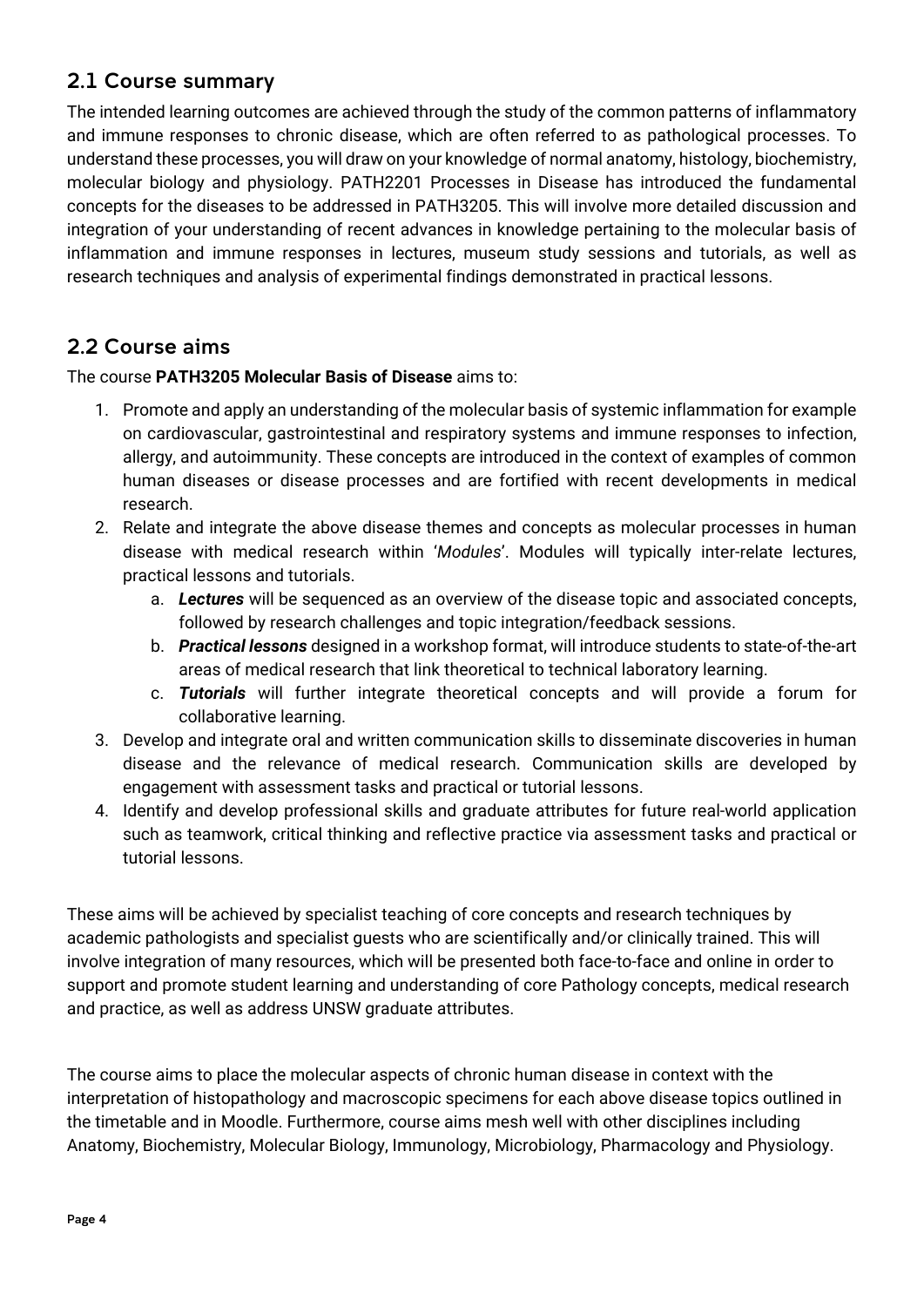# <span id="page-4-0"></span>2.3 Course learning outcomes (CLO)

At the successful completion of this course you (the student) should be able to:

- 1. Describe and distinguish between the causes, pathogenic molecular mechanisms, macroscopic and microscopic appearances and clinical consequences of inflammation, immune responses to infection, allergy, autoimmunity, and effects of systemic inflammation on cardiovascular, gastrointestinal and respiratory systems.
- 2. Demonstrate capabilities in teamwork and communication within collaborative teams.
- 3. Discuss and debate state-of-the-art research and concepts of disease.
- 4. Engage in research and work integrated learning via mentorship by a research scientist.
- 5. Understand and explain the relevance of laboratory techniques and analysing outcomes in the diagnosis of human disease.
- 6. Demonstrate and engage in teamwork, communication and reflective practice to evidence professional skills development within ePortfolios/reflective blogs.

| <b>UNSW Graduate</b><br>Attributes*                                                         | Level of<br><b>FOCUS</b>        | <b>Activities / Assessment</b>                                                                                                                                                                                                         |
|---------------------------------------------------------------------------------------------|---------------------------------|----------------------------------------------------------------------------------------------------------------------------------------------------------------------------------------------------------------------------------------|
| <b>Scholars</b><br><b>Professionals</b>                                                     | $0 = NO$ FOCUS<br>$1 = MINIMAL$ |                                                                                                                                                                                                                                        |
| <b>Leaders</b>                                                                              | $2 = MINOR$<br>$3 = MAJOR$      |                                                                                                                                                                                                                                        |
| <b>Global Citizens</b><br><b>Information</b><br>acquisition,<br>evaluation and<br>synthesis | 3                               | Lectures (online and face-to-face), tutorials and<br>$\bullet$<br>practicals<br><b>Museum Study Sessions</b><br>$\bullet$<br><b>Tutorial Quizzes</b><br>$\bullet$<br>Research Impact Symposium<br>$\bullet$<br>ePortfolio<br>$\bullet$ |
| <b>Research, inquiry</b><br>and analytical<br>thinking abilities                            | 3                               | Research Impact Symposium<br>$\bullet$<br>ePortfolio                                                                                                                                                                                   |
| <b>Communication</b>                                                                        | 3                               | Research Impact Symposium<br>$\bullet$<br><b>Tutorials</b><br>$\bullet$<br><b>Tutorial Quizzes</b><br>$\bullet$<br>ePortfolio                                                                                                          |
| Teamwork,<br>collaborative and<br>management skills                                         | 3                               | Research Impact Symposium<br>$\bullet$<br>Team-based learning in tutorials and tutorial Quizzes<br>$\bullet$<br><b>Museum Study Sessions</b><br>$\bullet$                                                                              |

### <span id="page-4-1"></span>2.3.[1](#page-4-2) Graduate Attributes Developed in this Course<sup>1</sup>

<span id="page-4-2"></span><sup>1</sup> [teaching.unsw.edu.au/graduate-outcomes](https://teaching.unsw.edu.au/graduate-outcomes)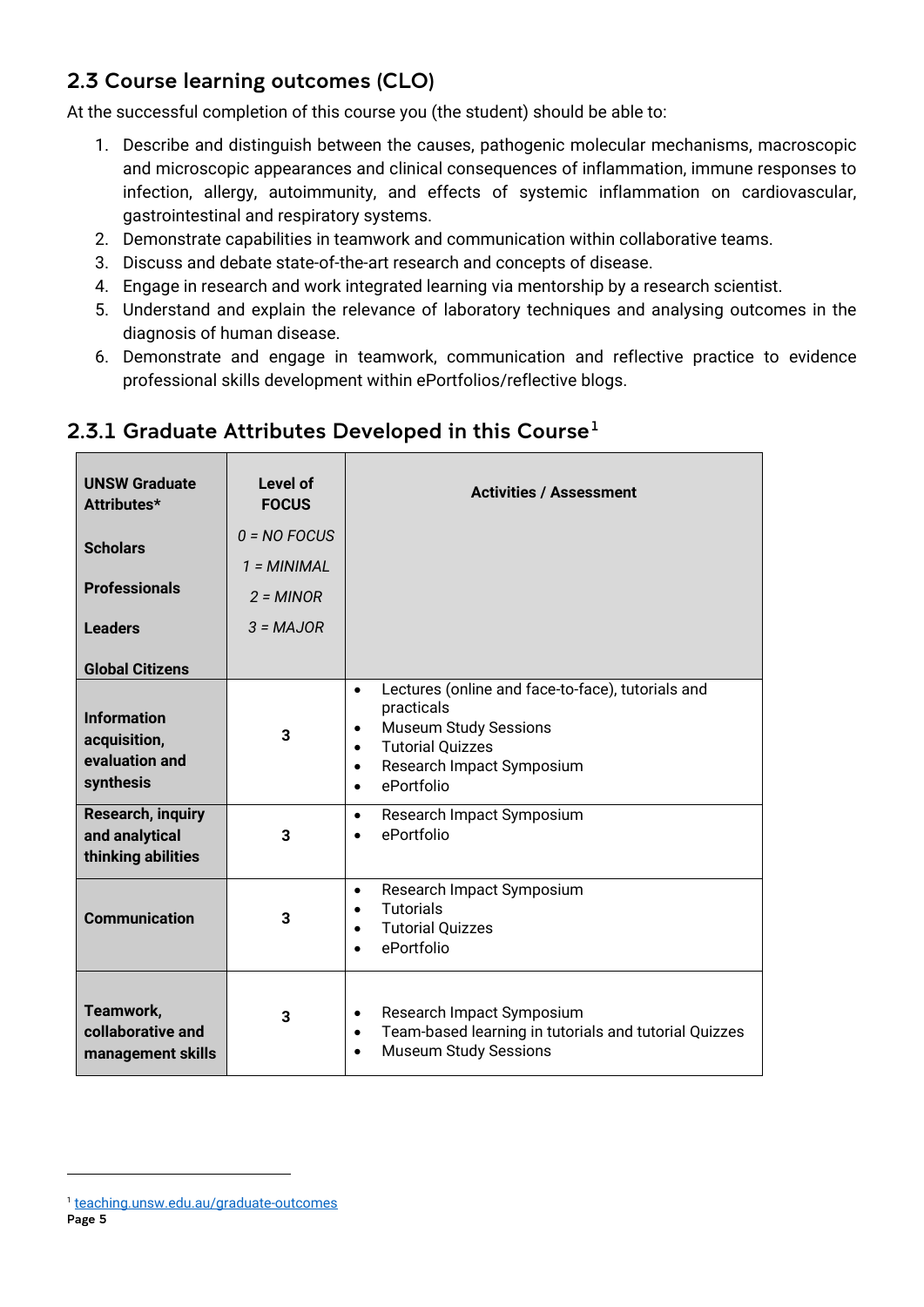# <span id="page-5-0"></span>2.4 Relationship between course and learning outcomes (CLOs) and assessments

| <b>Course</b><br>Learning<br><b>Outcome</b><br>(CLO) | <b>LO Statement</b>                                                                                                                                                                                                                                                                                                                     | <b>Related Tasks &amp;</b><br><b>Assessment</b>                        |
|------------------------------------------------------|-----------------------------------------------------------------------------------------------------------------------------------------------------------------------------------------------------------------------------------------------------------------------------------------------------------------------------------------|------------------------------------------------------------------------|
| CLO <sub>1</sub>                                     | Describe and distinguish between the causes, pathogenic<br>molecular mechanisms, macroscopic and microscopic<br>appearances and clinical consequences of inflammation,<br>immune responses to infection, allergy, autoimmunity,<br>and effects of systemic inflammation on cardiovascular,<br>gastrointestinal and respiratory systems. | Quizzes<br>Mid-Term Exam<br>Research Impact<br>Symposium<br>Final exam |
| CLO <sub>2</sub>                                     | Demonstrate capabilities in teamwork and<br>communication within collaborative teams.                                                                                                                                                                                                                                                   | Quizzes<br>Research Impact<br>Symposium                                |
| CLO <sub>3</sub>                                     | state-of-the-art<br>debate<br>research<br><b>Discuss</b><br>and<br>concepts of disease.                                                                                                                                                                                                                                                 | and Mid-Term Exam<br>Research Impact<br>Symposium<br>Final exam        |
| CLO <sub>4</sub>                                     | Engage in research and work integrated learning via Research Impact<br>mentorship by a research scientist.                                                                                                                                                                                                                              | Symposium                                                              |
| CLO <sub>5</sub>                                     | Understand and explain the relevance of laboratory<br>techniques and analysing outcomes in the diagnosis of<br>human disease.                                                                                                                                                                                                           | Mid-Term Exam<br>Research Impact<br>Symposium<br>Final exam            |
| CLO <sub>6</sub>                                     | Demonstrate and engage in teamwork, communication<br>and reflective practice to evidence professional skills<br>development within ePortfolios/reflective blogs.                                                                                                                                                                        | Quizzes<br>Research Impact<br>Symposium                                |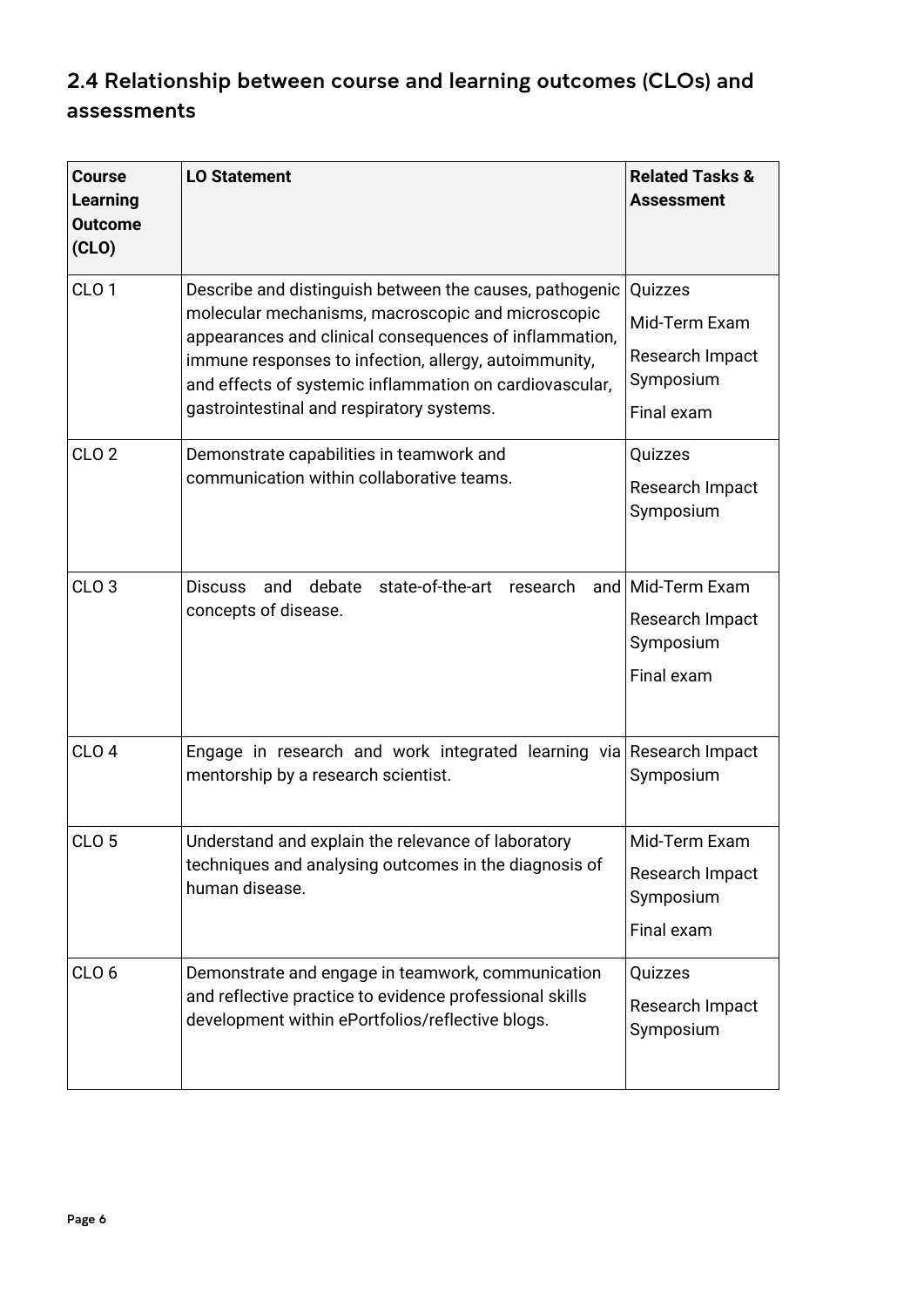# <span id="page-6-0"></span>3. Strategies and approaches to learning

# <span id="page-6-1"></span>3.1 Learning and teaching activities

# <span id="page-6-2"></span>3.1.1Teaching strategies

The course comprises lectures, tutorials, practical classes, museum study sessions, integration/feedback sessions and assignments, which cover general and specialist aspects of the molecular basis of disease.

The course employs a variety of teaching modes in order to facilitate your learning:

- 1) A **collaborative, team-based approach** to learning. It is anticipated that using team quizzes, peer teaching and the research impact symposium team assessment task will enhance students' learning experience. Students are encouraged to study with your allocated teams and to maintain individual reflective blogs.
- 2) A series of **lectures** introduce you to the molecular basis of common and critical diseases. The overview lectures focus on diseases such as atherosclerosis, asthma and diabetes. The examples and research challenges lectures focus on the latest advances in medical research associated with each of those diseases. The integration/feedback sessions provide opportunities for students to test their understanding and to remediate any misconceptions. A list of aims and objectives is included for each lecture and tutorial, along with points for discussion and a list of suggested additional resources available via the internet.
- 3) Small group **tutorials** are intended to extend and amplify your understanding of material presented in lectures in an interactive format, where you are encouraged to clarify any difficulties regarding the concepts discussed. Students will be allocated into teams and will complete individual and team quizzes and work collaboratively on the interpretation of disease processes. Pre-tutorial learning objectives and reading will be assigned for each tutorial.
- 4) **Practical classes** employ computer-based virtual microscopy and virtual laboratories to facilitate correlation between abnormalities at the molecular and microscopic levels and the manifestations of disease. Practical classes will reinforce the molecular basis and disease effects for each topic. Practical lessons will demonstrate 'state-of-the-art' molecular laboratory techniques that are key for understanding the molecular basis of disease. Museum study sessions are intended to help you recognize the macroscopic and microscopic features of abnormal tissues and to relate the observed pathological lesion with the molecular basis of disease and clinical manifestations. Macroscopic specimens ("pots") will be generally used in conjunction with projected microscopic slides and other materials.
- 5) The course also provides the opportunity to be mentored by a research scientist. The innovative **Research Mentoring Experience** component of the course introduces the 'world of medical research' to undergraduate students. We hope it will provide you with an exciting and inspiring glimpse of current challenges and approaches in medical research.
- 6) Integration/feedback sessions which employ digital technology to engage students in performing interactive activities to clarify misconceptions and fortify key concepts presented in each module.

# <span id="page-6-3"></span>3.1.2 Research experience

Opportunities exist for all students wishing to undertake undergraduate and postgraduate research study within the School of Medical Sciences. Information can be accessed via the directory for the School of Medical Sciences at: <https://medicalsciences.med.unsw.edu.au/>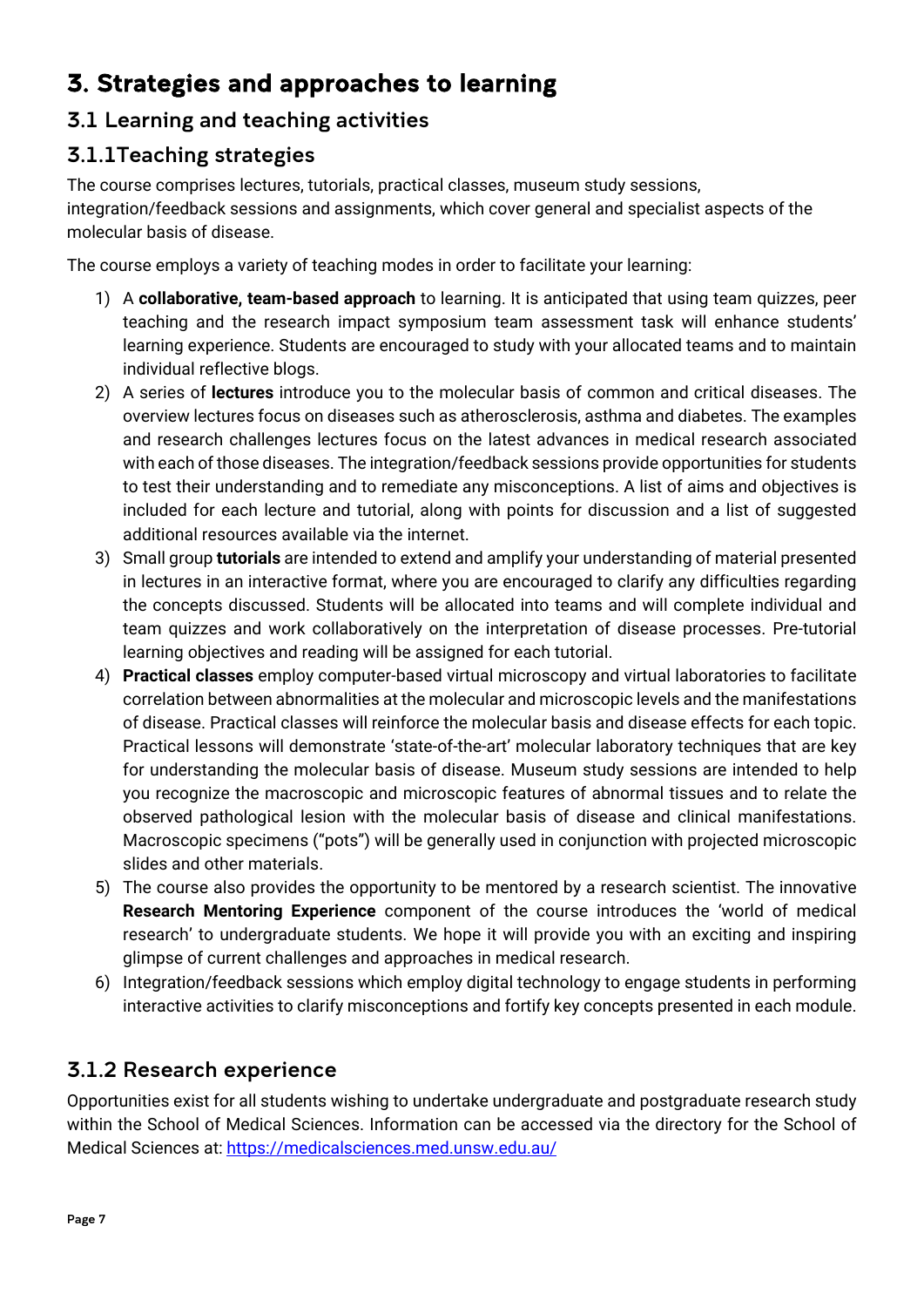# <span id="page-7-0"></span>3.2 Expectations of students

Students are reminded that UNSW recommends that a 6 units-of-credit course should involve about 150 hours of study and learning activities. The formal learning activities total approximately 50 hours throughout the term and students are expected (and strongly recommended) to do at least the same number of hours of additional study.

Tutorial attendance is mandatory. Students are required to attend a minimum of 80% of the Tutorials in order to sit the end of course examination. A courtesy email will alert students who are absent for 1 tutorial. Students missing more than 1 tutorial will be required to contact the course convenor (Prof. Polly) to discuss their eligibility to sit the exam.

There are online components of the course that students are required to access or attend. For example, in **Week 7 attendance at Research Impact Symposium** (either as presenters or an audience) is **compulsory**.

Students are expected to demonstrate professional language and behaviour when e-mailing peers and course staff and when interacting in digital spaces that require social learning networks and discussion forums.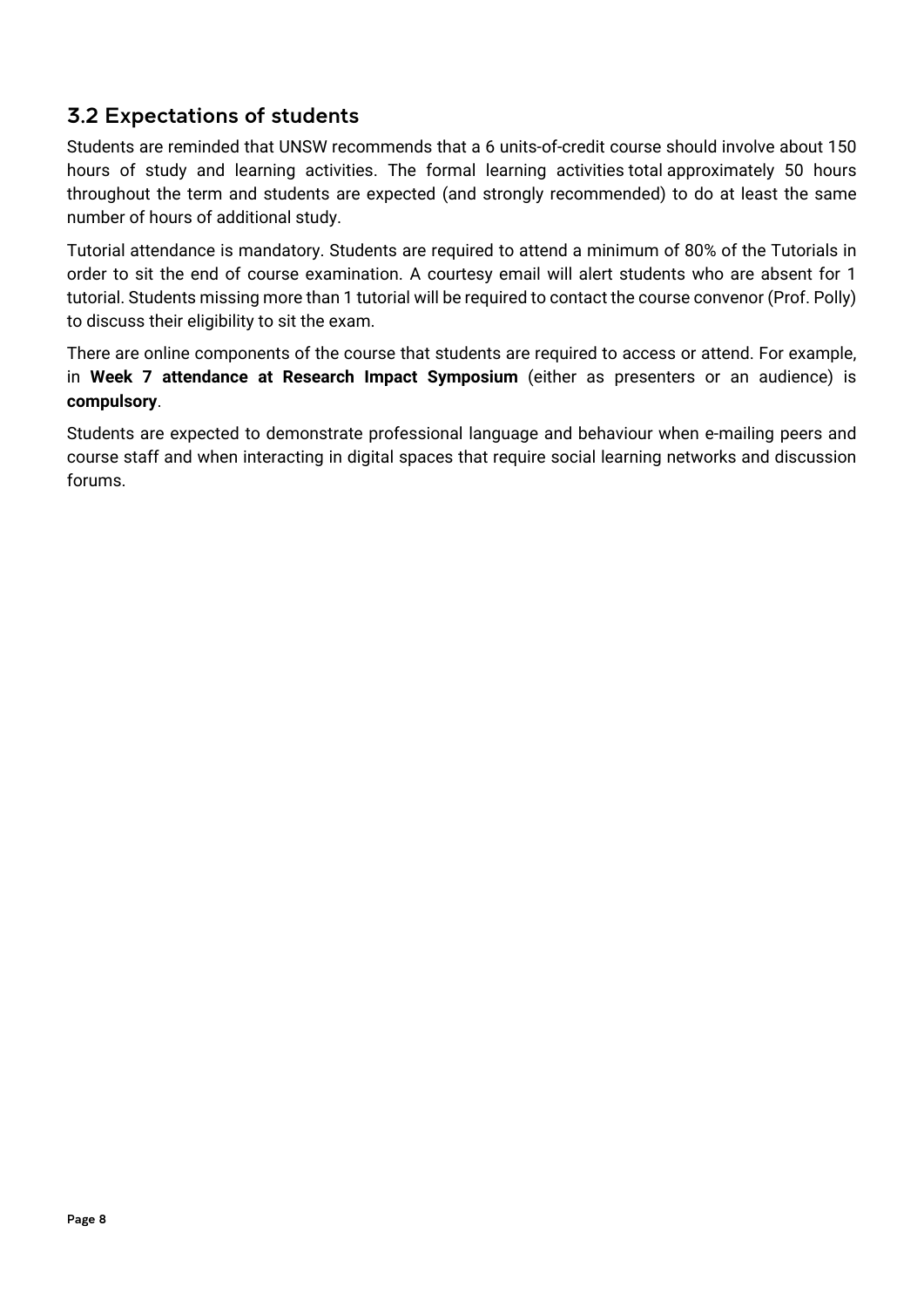# <span id="page-8-0"></span>4. Course schedule and structure

This course consists of 6.5 hours of class contact hours per week. You are expected to take an additional 6.5 hours of non-class contact hours per week to complete assessments, readings and exam preparation.

Iterative improvements have been made each year based on student feedback including a new practical class on COVID in 2021.

| <b>Week</b><br>[Date/Session] | <b>Topic [Module]</b>                                                                                                              | <b>Activity [Learning opportunity]</b>                                                                                                                                                 | <b>Related</b><br><b>CLO</b> |
|-------------------------------|------------------------------------------------------------------------------------------------------------------------------------|----------------------------------------------------------------------------------------------------------------------------------------------------------------------------------------|------------------------------|
| Week 1                        | <b>Introduction/Overview</b><br>Module 1: Systemic<br><b>Inflammation: Cardiovascular</b><br>Disease (CVD) Examples and<br>Effects | <b>Orientation Lecture</b><br><b>Cardiovascular Disease</b><br>Lectures, Tutorial and Practical Lessons<br>Museum Study Session 1                                                      | $1,4-6$<br>1-6               |
| Week 2                        | <b>Module 1: Systemic</b><br><b>Inflammation: Cardiovascular</b><br>Disease (CVD) Examples and<br>Effects                          | <b>Diabetes and Lipid Dysregulation</b><br>Lectures, Tutorial and Practical Lessons<br>Integration Feedback Session, Quiz,<br><b>Science Communication I Online Workshop</b>           | 1-6                          |
| Week 3                        | <b>Module 2: Systemic</b><br><b>Inflammation and Cancer:</b><br><b>Examples and Effects</b>                                        | <b>Cancer Cachexia</b><br><b>Pancreas</b><br>Lectures, Tutorial and Practical Lessons                                                                                                  | $1-6$                        |
| Week 4                        | <b>Module 2: Systemic</b><br><b>Inflammation and Cancer:</b><br><b>Examples and Effects</b>                                        | Liver<br>Lectures, Tutorial and Practical Lessons<br>Integration Feedback Session, Quiz, Science<br><b>Communication II Online Workshop</b>                                            | $1-6$                        |
| Week 5                        | Module 3: Immune<br><b>Dysregulation: Examples and</b><br>Effects                                                                  | Viral Infection and Immunopathology<br>Lectures<br>Mid-term exam (Inspera)<br><b>Tutorial and Practical Lessons</b><br>Quiz                                                            | 1-6                          |
| Week 6                        | <b>Flexibility Week</b>                                                                                                            |                                                                                                                                                                                        |                              |
| Week 7                        | <b>Research Impact Symposium</b><br><b>Module 4: Allergy and</b><br><b>Hypersensitivity</b>                                        | <b>Team Presentations</b><br>Attendance by all teams is compulsory<br><b>Allergy and Asthma</b><br>Lectures, Museum Study Session 2                                                    | 2, 3<br>1-6                  |
| Week 8                        | Module 4: Allergy and<br><b>Hypersensitivity</b>                                                                                   | <b>Lung Disease</b><br><b>Allergy and Asthma</b><br>Lectures, Tutorial and Practical Lessons<br>Integration Feedback Session, Quiz, Science<br><b>Communication II Online Workshop</b> | $1 - 6$                      |
| Week 9                        | <b>Module 5: Autoimmunity and</b><br><b>Immune Deficiencies</b>                                                                    | <b>Autoimmune Disease</b><br>Lectures, Tutorial and Practical Lessons<br>End of Course Feedback,<br>Museum Study Session 3                                                             | $1 - 6$                      |
| Week 10                       | <b>Module 5: Autoimmunity and</b><br><b>Immune Deficiencies</b>                                                                    | Autoimmunity and Immune deficiencies<br><b>Tutorial and Practical Lessons</b><br>Integration Feedback Session, Quiz                                                                    | $1 - 6$                      |

Final Exam Period: 29 April – 12 May Supplementary Exam Period: 23 May – 27 May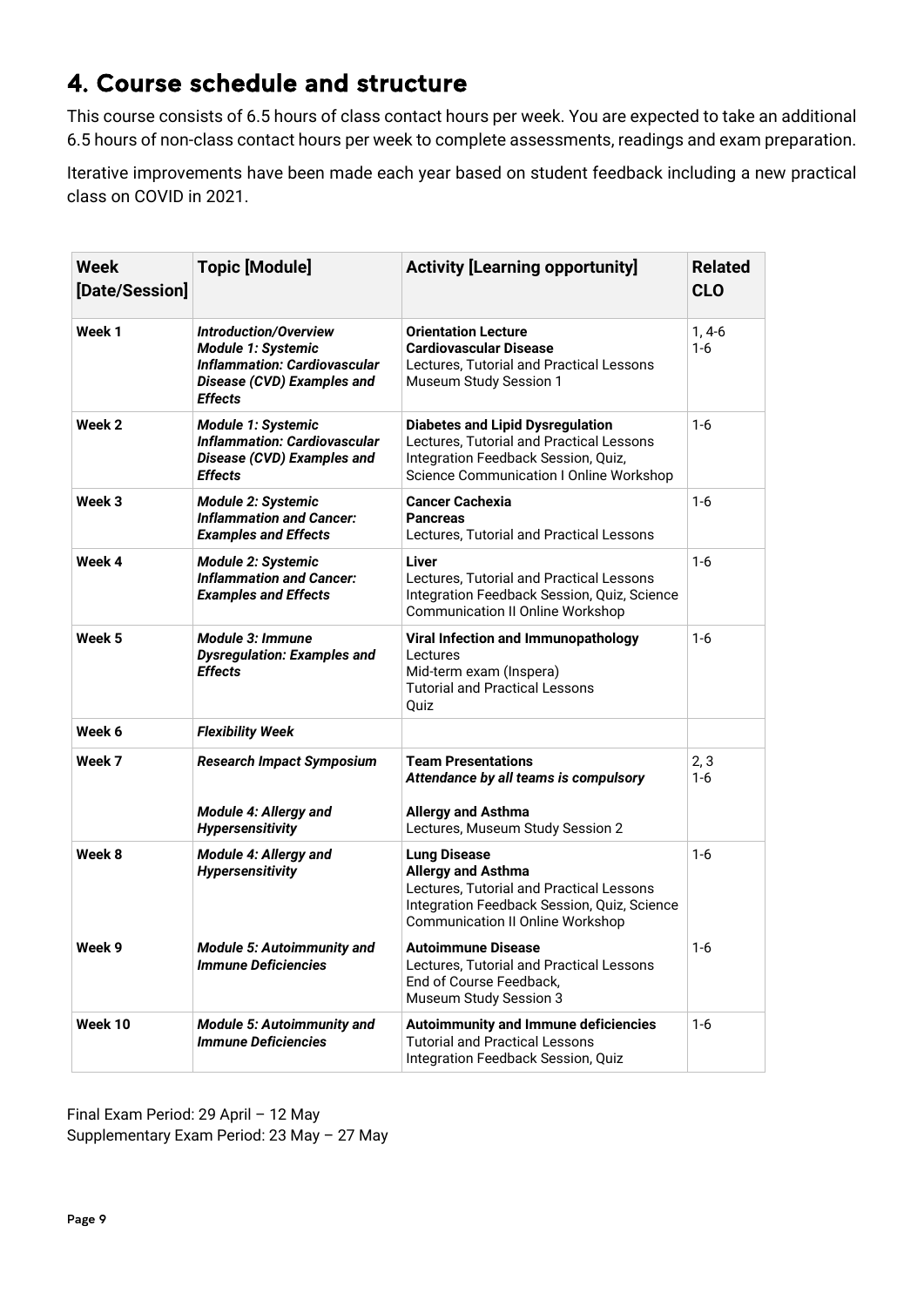# <span id="page-9-0"></span>4.1 PATH3205 Course Timetable

**NOTE: Changes in the timetable will be announced on Moodle.** 

| Week                                                             | Date        | <b>Time</b>         | Learning<br>Activity/                         | Lecturer                                                                           | <b>Title</b>                                                                                                                                                                      |
|------------------------------------------------------------------|-------------|---------------------|-----------------------------------------------|------------------------------------------------------------------------------------|-----------------------------------------------------------------------------------------------------------------------------------------------------------------------------------|
|                                                                  |             |                     | Location                                      |                                                                                    |                                                                                                                                                                                   |
| 1<br><b>Introduction</b>                                         | 14/2<br>Mon | $2-3$ pm            | Lecture<br><b>MS Teams</b>                    | Polly                                                                              | <b>Introduction: Molecular Basis of Disease</b><br>Overview: Key Principles in Disease:<br>Inflammation and Immune Responses<br>**Research Impact Symposium topics<br>announced** |
|                                                                  |             |                     |                                               | Module 1: Systemic Inflammation: Cardiovascular Disease (CVD) Examples and Effects |                                                                                                                                                                                   |
| 1<br>Cardiovascular                                              | 14/2        | $3-4pm$             | Lecture                                       | Weber                                                                              | <b>Cardiovascular Disease Overview:</b>                                                                                                                                           |
| <b>Disease</b>                                                   | Mon<br>16/2 | $3-4$ pm            | <b>MS Teams</b><br>Lecture                    | Thomas                                                                             | Unanswered questions in atherosclerosis<br>Research Challenges: Inflammation and                                                                                                  |
|                                                                  | Wed         |                     | <b>MS Teams</b>                               |                                                                                    | Cardiovascular Dysfunction                                                                                                                                                        |
|                                                                  | 18/2<br>Fri | $2-4pm$             | Practical<br>Lesson<br><b>MS Teams</b><br>$+$ | Thomas                                                                             | <b>Practical: Inflammation and Cardiovascular</b><br>Disease Research Lab                                                                                                         |
|                                                                  |             | 4-5:30pm            | <b>MS Teams</b>                               | Weber                                                                              | <b>Museum Study Session 1: CVD</b>                                                                                                                                                |
| $\overline{2}$<br>Diabetes and                                   | 21/2<br>Mon | $2-3$ pm            | Lecture<br><b>MS Teams</b>                    | Weber                                                                              | Cardiovascular Disease Examples: Heart<br>disease, strokes and more                                                                                                               |
| Lipid<br><b>Dysregulation</b>                                    |             | $3-4pm$             | Lecture<br><b>MS Teams</b>                    | Rye                                                                                | <b>Examples and Research Challenges:</b><br>Lipid Dysregulation, Diabetes, Treatment<br>and Prevention                                                                            |
|                                                                  | 23/2<br>Wed | $3-4pm$             | Lecture<br><b>MS Teams</b>                    | Cochran                                                                            | Research Challenges: Diabetes,<br>Lipoproteins and Lipid Dysregulation                                                                                                            |
|                                                                  | 25/2<br>Fri | 2-3:30pm            | Tutorial<br><b>MS Teams</b>                   | See tutorial group<br>allocation and<br>teaching lab location                      | <b>Tutorial 1: Cardiovascular Disease and</b><br><b>Diabetes</b><br><b>QUIZ 1:</b> Cardiovascular and Diabetes                                                                    |
|                                                                  |             |                     | Teaching<br>labs                              | on Moodle                                                                          |                                                                                                                                                                                   |
|                                                                  |             | $4-5$ pm            | Workshop<br><b>MS Teams</b>                   | Weber/Thomas                                                                       | <b>Integration/Feedback Seminar</b>                                                                                                                                               |
|                                                                  |             | RIS Workshop        | Online<br>Workshop                            | Jones/Polly                                                                        | <b>Science Communication I: Presentation</b><br>and collaborative learning skills                                                                                                 |
| Module 2: Systemic Inflammation and Cancer: Examples and Effects |             |                     | (recorded)                                    |                                                                                    |                                                                                                                                                                                   |
| 3                                                                | 28/2        | $2-3$ pm            | Lecture                                       | Polly                                                                              | <b>Overview: Inflammation and Cancer</b>                                                                                                                                          |
| <b>Cancer Cachexia</b>                                           | Mon         |                     | MS Teams                                      |                                                                                    |                                                                                                                                                                                   |
|                                                                  |             | $3-4pm$             | Lecture<br><b>MS Teams</b>                    | Polly                                                                              | <b>Examples and Research Challenges:</b><br>Cancer Cachexia, Therapeutic Strategies                                                                                               |
| <b>Pancreas</b>                                                  | 2/3<br>Wed  | $3-4pm$             | Lecture<br><b>MS Teams</b>                    | Phillips                                                                           | <b>Overview: Inflammation and Pancreatic</b><br>Cancer                                                                                                                            |
|                                                                  | 4/3<br>Fri  | $2-3pm$             | Lecture<br><b>MS Teams</b>                    | Polly                                                                              | Research Challenges: Cancer Cachexia -<br>Inflammation and Muscle Effects                                                                                                         |
|                                                                  |             | 3:30-5:30pm         | Practical<br>Lesson                           | Polly                                                                              | <b>Practical:</b> Muscle Wasting in Cancer<br>Cachexia Research Lab                                                                                                               |
|                                                                  |             |                     | Teaching<br>labs:                             | See teaching lab<br>location on Moodle                                             |                                                                                                                                                                                   |
| 4<br>Liver                                                       | 7/3<br>Mon  | $2-3$ pm<br>$3-4pm$ | Lecture<br><b>MS Teams</b>                    | Rodrigo                                                                            | <b>Overview: Hepatitis and Hepatocellular</b><br>Carcinoma                                                                                                                        |
|                                                                  |             |                     | Lecture<br><b>MS Teams</b>                    | Rodrigo                                                                            | <b>Overview: Viruses, Chronic Liver Disease</b><br>and Clinical Consequences                                                                                                      |
|                                                                  | 9/3<br>Wed  | $3-4pm$             | Workshop<br>MS Teams                          | Polly/Rodrigo                                                                      | <b>Integration/Feedback Seminar</b>                                                                                                                                               |
|                                                                  |             | RIS Workshop        |                                               | Jones/Polly                                                                        |                                                                                                                                                                                   |
|                                                                  |             |                     | Online<br>Workshop<br>(recorded)              |                                                                                    | <b>Science Communication II: Presentation</b><br>and collaborative learning skills                                                                                                |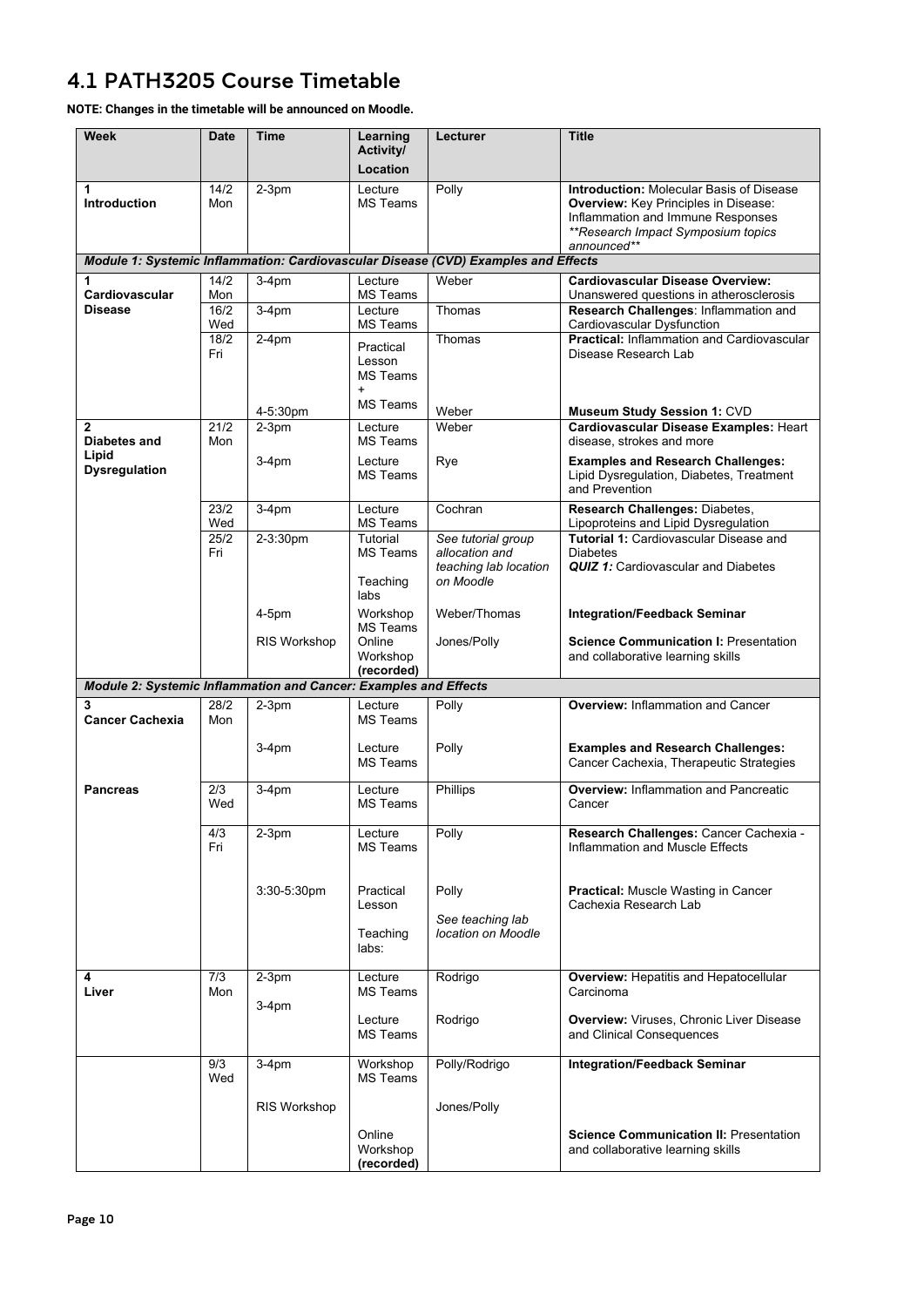|                                                                              | 11/3<br>Fri | 2-3:30pm    | Tutorial<br><b>MS Teams</b><br>$\ddot{}$<br>Teaching                 | See tutorial group<br>allocation and<br>teaching lab location<br>on Moodle | Tutorial 2: Systemic Inflammation and<br>Cancer<br><b>QUIZ 2:</b> Cancer Cachexia/Inflammation and<br>Cancer                                |
|------------------------------------------------------------------------------|-------------|-------------|----------------------------------------------------------------------|----------------------------------------------------------------------------|---------------------------------------------------------------------------------------------------------------------------------------------|
|                                                                              |             | 3:30-4:30pm | labs:<br>Practical<br>Lesson                                         | Sharbeen                                                                   | <b>Research Challenges and Practical:</b><br>Pancreatic Cancer and Nanoparticles                                                            |
|                                                                              |             |             | Teaching<br>labs:                                                    | See teaching lab<br>location on Moodle                                     | Overview/Lab                                                                                                                                |
|                                                                              |             | 4:30-5:30pm |                                                                      | <b>Self-Directed</b><br>Learning                                           |                                                                                                                                             |
| <b>Module 3: Immune Dysregulation: Examples and Effects</b>                  |             |             |                                                                      |                                                                            |                                                                                                                                             |
| 5<br><b>Viral Infection and</b><br>Immunopathology                           | 14/3<br>Mon | $2-3$ pm    | Lecture<br><b>MS Teams</b>                                           | Bull                                                                       | <b>Overview:</b> Viruses and Viral infection:<br>Hepatitis C Virus (HCV)                                                                    |
|                                                                              |             | $3-4pm$     | Lecture<br><b>MS Teams</b>                                           | Bull                                                                       | <b>Overview:</b> Viruses and Viral infection:<br>Coronavirus and COVID-19                                                                   |
|                                                                              | 16/3<br>Wed | $3-4pm$     | Online<br>Open<br>Book                                               | Polly/Rodrigo                                                              | Mid-term exam (Inspera)                                                                                                                     |
|                                                                              | 18/3<br>Fri | 2-3:30pm    | Tutorial<br><b>MS Teams</b><br>$\ddot{}$<br>Teaching                 | See tutorial group<br>allocation and<br>teaching lab location<br>on Moodle | Tutorial 3: Immune Dysregulation<br>QUIZ 3: HCV/COVID-19 immunopathology                                                                    |
|                                                                              |             | 3:30-5:30pm | Labs:<br>Practical<br>Lesson<br><b>MS Teams</b><br>Teaching<br>labs: | <b>Bull/Rodrigo</b><br>See teaching lab                                    | <b>Research Challenges and Practical:</b><br>Eradicating Hepatitis C Virus and<br>Coronavirus; Viral Hepatitis and COVID-19<br>Research Lab |
|                                                                              |             |             |                                                                      | location on Moodle                                                         |                                                                                                                                             |
| 6: Flexibility Week - lessons not timetabled                                 |             |             |                                                                      |                                                                            |                                                                                                                                             |
|                                                                              |             |             |                                                                      |                                                                            |                                                                                                                                             |
| <b>Research Impact Symposium: Team Presentations</b><br>$\overline{7}$       | 28/3<br>Mon | $2-5pm$     | <b>MS Teams</b>                                                      | Polly/Rodrigo<br>Luciani/Herbert                                           | Research Impact Symposium                                                                                                                   |
|                                                                              |             |             |                                                                      |                                                                            | *attendance is compulsory                                                                                                                   |
|                                                                              | 30/3<br>Wed | $3-6$ pm    | <b>MS Teams</b>                                                      | Polly/Rodrigo<br>Luciani/Herbert                                           | Research Impact Symposium                                                                                                                   |
|                                                                              |             |             |                                                                      |                                                                            | *attendance is compulsory                                                                                                                   |
| <b>Module 4: Allergy and Hypersensitivity</b>                                |             |             |                                                                      |                                                                            |                                                                                                                                             |
| 7<br>Asthma and<br>Allergy                                                   | 1/4<br>Fri  | $2-3$ pm    | Lecture<br><b>MS Teams</b>                                           | Herbert                                                                    | <b>Overview: Molecular basis of Allergy</b><br>Lecture                                                                                      |
|                                                                              |             | $3-4pm$     | Lecture<br><b>MS Teams</b>                                           | Herbert                                                                    | <b>Overview: Molecular basis of Asthma</b><br>Lecture                                                                                       |
|                                                                              |             | 4-5:30pm    | <b>MS Teams</b><br>$\ddot{}$                                         | Herbert                                                                    | <b>Museum Study Session 2: Respiratory</b>                                                                                                  |
|                                                                              |             |             | Teaching<br>Labs<br>G06/G07                                          |                                                                            |                                                                                                                                             |
|                                                                              | 1/4         |             |                                                                      |                                                                            | Feedback - Mid-term exam                                                                                                                    |
|                                                                              | Fri         |             |                                                                      |                                                                            |                                                                                                                                             |
| Module 4: Allergy and Hypersensitivity continued<br>8<br><b>Lung Disease</b> | 4/4<br>Mon  | $2-3$ pm    | Lecture<br><b>MS Teams</b>                                           | Herbert                                                                    | Overview: Lung Disease/Smoking and the<br>Lung                                                                                              |
|                                                                              |             | $3-4pm$     | Lecture<br><b>MS Teams</b>                                           | Herbert                                                                    | <b>Integration/Feedback Session</b>                                                                                                         |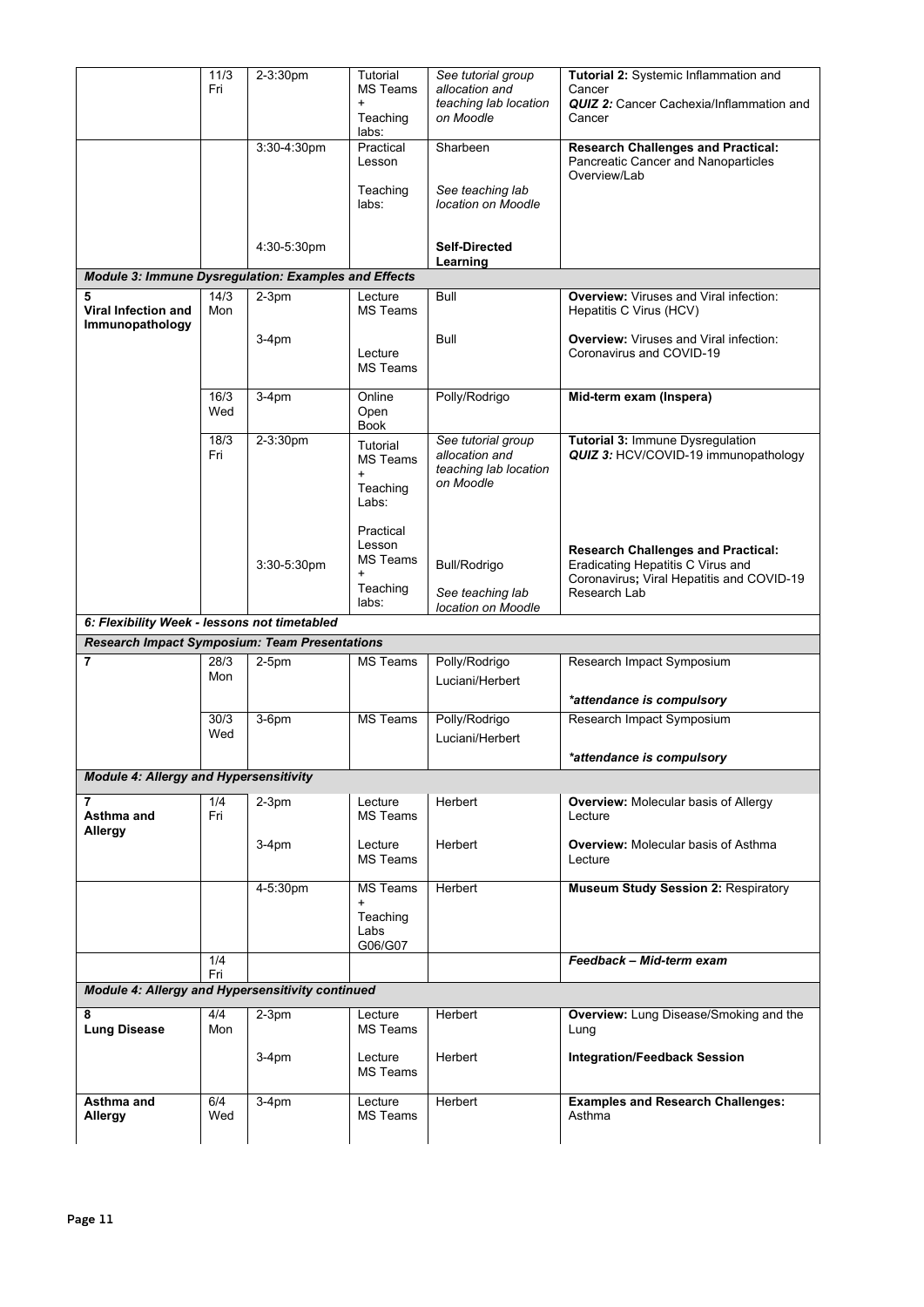|                                                       | 8/4<br>Fri  | 2-3:30pm    | Tutorial<br><b>MS Teams</b><br>$\ddot{}$<br>Teaching<br>Labs:            | See tutorial group<br>allocation and<br>teaching lab location<br>on Moodle | <b>Tutorial 4: Allergy and Asthma</b><br><b>QUIZ 4: Asthma and Allergy</b>                                    |
|-------------------------------------------------------|-------------|-------------|--------------------------------------------------------------------------|----------------------------------------------------------------------------|---------------------------------------------------------------------------------------------------------------|
|                                                       |             | 3:30-5:30pm | Practical<br>Lesson<br><b>MS Teams</b><br>$\ddot{}$<br>Teaching<br>labs: | Herbert<br>See teaching lab<br>location on Moodle                          | <b>Practical: Asthma Research Lab</b>                                                                         |
|                                                       |             | 8/4/22      |                                                                          | **Research Experience Reflections due** by 11:59pm in Turnitin             |                                                                                                               |
| 9<br>Autoimmune<br><b>Disease</b>                     | 11/4<br>Mon | $2-3pm$     | Online<br>(recorded)                                                     | Wakefield                                                                  | <b>Overview: Autoimmune Disease</b><br><b>Examples and Research: Autoimmune</b><br><b>Disease</b>             |
|                                                       |             | $3-4pm$     | Lecture<br><b>MS Teams</b>                                               | Tedla                                                                      | <b>Overview and Examples: Terminating</b><br>immune responses: an essential component<br>of host immunity     |
|                                                       |             |             | Lecture<br><b>MS Teams</b>                                               | Polly/Rodrigo/<br>Thomas/Weber/<br>Herbert/Tedla                           | End of Course Feedback -<br>Research Impact Symposium<br>Course modules                                       |
|                                                       | 13/4<br>Wed | $3-4pm$     | <b>MS Teams</b>                                                          | Rodrigo                                                                    | <b>Museum Study Session 3: Examples of</b><br>Chronic Disease                                                 |
|                                                       | 15/4<br>Fri |             |                                                                          |                                                                            | <b>Public Holiday</b>                                                                                         |
| <b>Module 5: Autoimmunity and Immune Deficiencies</b> |             |             |                                                                          |                                                                            |                                                                                                               |
| 10<br>Autoimmunity<br>and Immune<br>deficiencies      | 18/4<br>Mon |             |                                                                          |                                                                            | <b>Public Holiday</b>                                                                                         |
|                                                       | 20/4<br>Wed | $3-4pm$     | Lecture<br>MS Teams                                                      | Tedla                                                                      | <b>Integration/Feedback Seminar</b>                                                                           |
|                                                       | 22/4<br>Fri | 2-3:30pm    | Tutorial<br><b>MS Teams</b><br>$\ddot{}$<br>Teaching<br>Labs:            | See tutorial group<br>allocation and<br>teaching lab location<br>on Moodle | Tutorial 5: Autoimmunity and Immune<br>deficiencies<br><b>QUIZ 5:</b> Autoimmunity and Immune<br>deficiencies |
|                                                       |             | 3:30-5:30pm | Practical<br>Lesson<br>MS Teams<br>$\ddot{}$<br>Teaching<br>labs:        | Tedla<br>See teaching lab<br>location on Moodle                            | <b>Practical class: Autoimmune Disease</b><br><b>Mechanisms</b>                                               |

#### **KEY:**

| Bull      | A/Prof Rowena Bull       | Kirby Institute and Department of Pathology, UNSW                                |
|-----------|--------------------------|----------------------------------------------------------------------------------|
| Cochran   | Dr Blake Cochran         | Mechanisms of Disease and Translational Research; Department of Physiology, UNSW |
| Herbert   | A/Prof Cristan Herbert   | Mechanisms of Disease and Translational Research; Department of Pathology, UNSW  |
| Luciani   | A/Prof Fabio Luciani     | Kirby Institute and Department of Pathology, UNSW                                |
| Polly     | <b>Prof Patsie Polly</b> | Mechanisms of Disease and Translational Research; Department of Pathology, UNSW  |
| Phillips  | Prof Phoebe Phillips     | Adult Cancer Program, Lowy Cancer Centre and Department of Pathology, UNSW       |
| Rye       | Prof Kerry-Anne Rye      | Mechanisms of Disease and Translational Research; Department of Pathology, UNSW  |
| Rodrigo   | Dr Chaturaka Rodrigo     | Kirby Institute and Department of Pathology, UNSW                                |
| Sharbeen  | Dr George Sharbeen       | Adult Cancer Program, Lowy Cancer Centre, UNSW                                   |
| Tedla     | Prof Nicodemus Tedla     | Mechanisms of Disease and Translational Research; Department of Pathology, UNSW  |
| Thomas    | A/Prof Shane Thomas      | Mechanisms of Disease and Translational Research; Department of Pathology, UNSW  |
| Wakefield | Prof Denis Wakefield     | Mechanisms of Disease and Translational Research; Department of Pathology, UNSW  |
|           |                          |                                                                                  |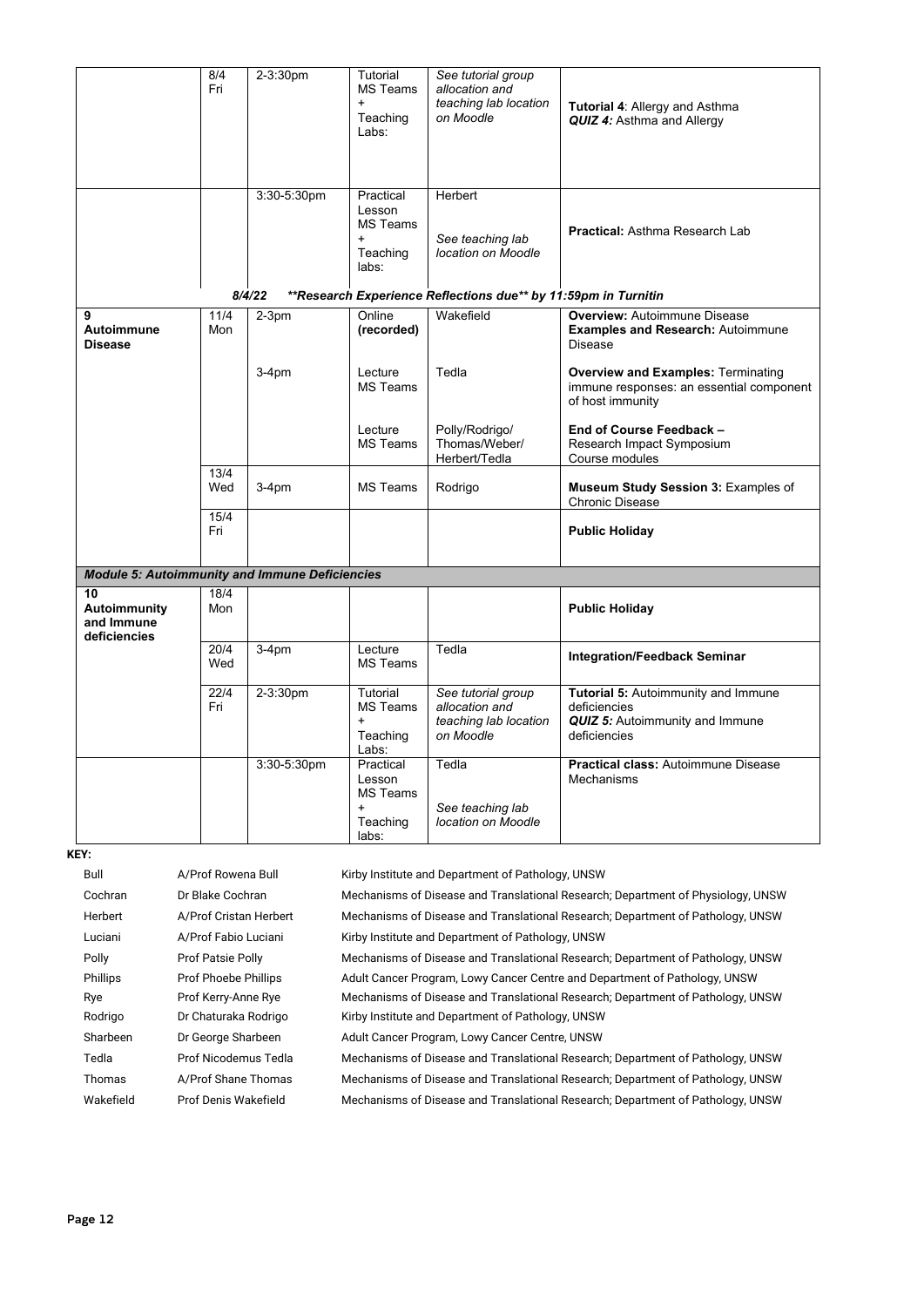# <span id="page-12-0"></span>5. Assessment

#### <span id="page-12-1"></span>5.1 Assessment tasks

#### **Quizzes Individual and Team performance** *15%*

The format of the quizzes will be 5 MCQs in 5 mins online for an individual attempt followed by 5 MCQs in 5 mins for a team attempt. Students attempt this assessment as individuals and as teams at the beginning of each tutorial. This forms the basis of collaborative learning for understanding complex molecular mechanisms and disease processes. Students will be required to complete pre-reading and tutorial objectives prior to the tutorial. Therefore, quizzes in the tutorials will form the basis of the tutorial itself, thus encouraging a flipped classroom approach.

**Verbal feedback** is given once the quiz has been marked by the Tutor. Marks are given to students at the time of quiz completion

*Quizzes will take place within tutorial timeslots (see course timetable).*

#### **Mid-Term exam Individual performance** *15%*

The focus will be on pathological process three (3) short answer questions (two (2) theory and one (1) practical questions). This assessment task provides students with an opportunity to gauge how they are tracking in their learning and understanding of the course material **at the mid-point of the course** (i.e. course content in weeks 1-4). This is an open book exam which is online in Inspera.

**Verbal feedback** is given once the exam has been marked by the lecturer in charge of each topic.

*Assessment outcomes will be posted on Moodle*

#### **Research Impact Symposium Team Presentation** *30%*

Students will design a collaborative presentation to pitch a 'research problem or issue' from the last 15 years. The style of presentation will be a **panel discussion**. The mode of delivery will be determined by the team and every member of the team will be given the opportunity to speak. This task addresses research integrated learning and to a lesser extent work integrated learning. Research on a disease topic with supporting medical research literature is required. Students will be mentored throughout the course by researchers in the areas of immunology, infection and inflammation. Mentors should ideally be early career research (ECR) scientists who can guide and advise students on their research thinking and practice. This builds community by building working relationships between students and staff and addresses ECR development within SoMS. Students will be required to reflect and blog on these experiences.

The marks for the assessment task **(total worth = 30%**) will be broken down in the following way:

- Assessment/Evaluation (of content) by academics (75%) and peers (25%) *20%*
- Team Peer and Self Evaluation on Team Roles and Contribution *5%*
- ePortfolio / Research Experience blog *5%*

*Graduate attributes in teamwork, research enquiry, critical thinking (reflective practice) and communication will be addressed.*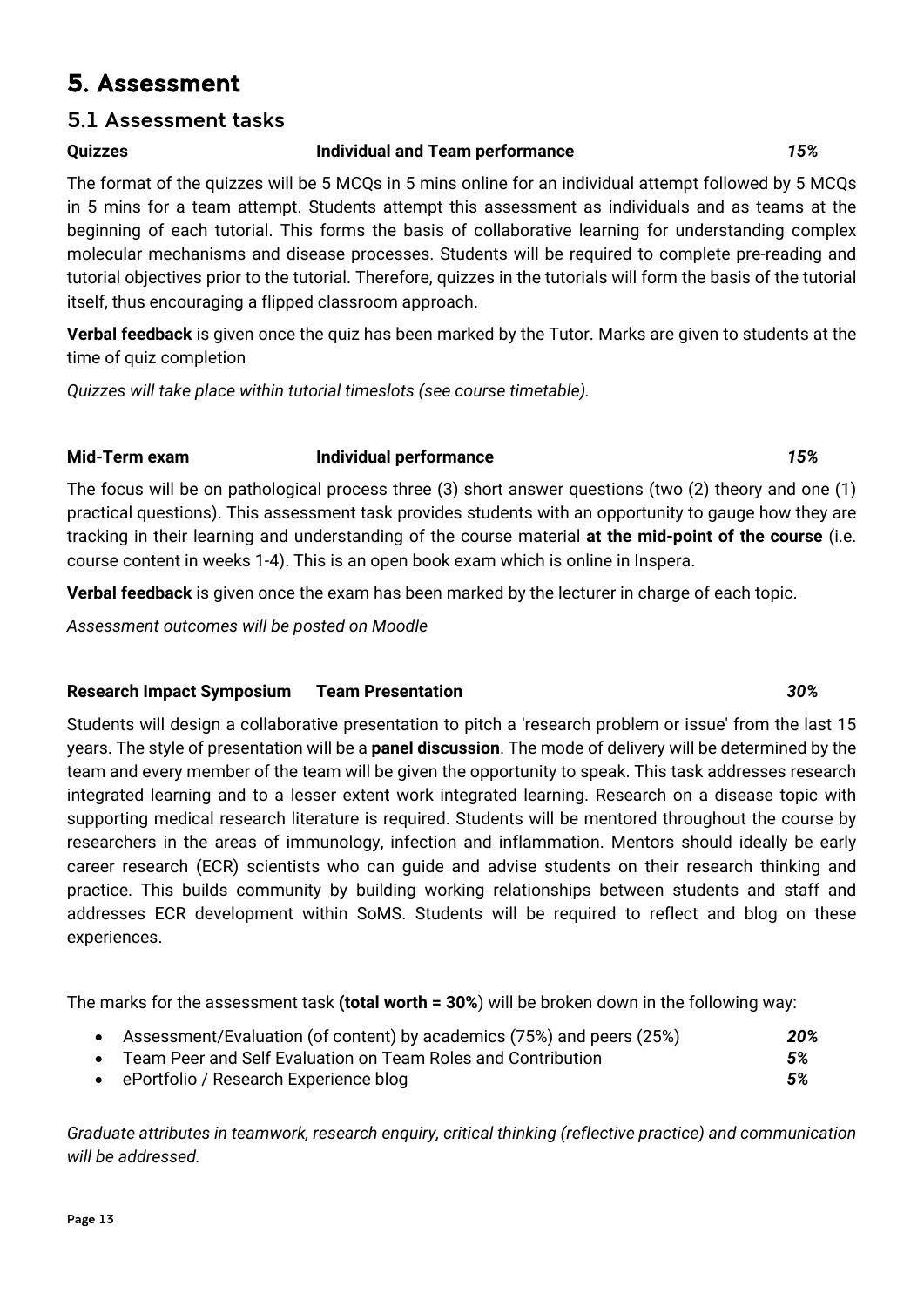Feedback on assessment progress will be given to each group by the mentor for research thinking and practice.

**Feedback** on assessment outcomes will be given in **week 9 in a 1hr interactive session** between students, the mentors, academic staff and Prof. Patsie Polly.

*Assessment outcomes will be posted on Moodle.*

#### **ePortfolio Submissions**

Students are required to post their ePortfolio reflection entries to OU Blog and submit the same blog to Turnitin for originality checks and marking. Instructions on how to submit blog entries to OU Blog and Turnitin are available within the PATH3205 Moodle site.

Please note that UNSW has a **standard late submission** penalty of:

- 5% per day,
- for all assessments where a penalty applies,
- capped at five days (120 hours), after which a student cannot submit and assessment, and
- no permitted variation

Keeping to a deadline is part of the assessment. In exceptional circumstances, (where a student has missed at least 3.5 weeks of university during the period of the assignment AND have documents to this effect AND have notified the Course Convenor (Prof. Polly) in writing at least 2 weeks before the deadline), some concession may be offered and is provided on a case-by-case basis.

#### **Final examination Individual performance** *40%*

Examination assessing theoretical and practical content knowledge. It is proposed that the examination will consist of 5 short answer questions, 15 MCQs (both assessing theoretical content) and 2 images that are retrieved from the practical course content (assessing practical aspects of the course). This is an open book exam which is online in Inspera.

Students attempt this assessment as individuals in 2hrs during the end of term examination period. The final exam will be held during the Exam Period between: **29 April – 12 May**

Examines understanding of disease processes and their relevance to an underlying example of disease that has been covered throughout the course. Feedback can be provided on an individual basis if students seek it.

#### **Expectations of Students**

Tutorial attendance is mandatory. Students are required to attend a minimum of 80% of the Tutorials in order to sit the end of course examination. A courtesy email will alert students who are absent for 1 tutorial. Students missing more than 1 tutorial will be required to contact the course convenor (Prof. Polly) to discuss their eligibility to sit the exam.

#### *Supplementary examination*

If required, it is **intended** that supplementary exams for the School of Medical Sciences in Term 1, 2022 will be held between **23-27 May 2022**. Special considerations sought outside the 24-hour time period WILL NOT be accepted except in TRULY exceptional circumstances.

Students who believe that they are eligible for further assessment must contact Prof. Polly to seek further information.

Page 14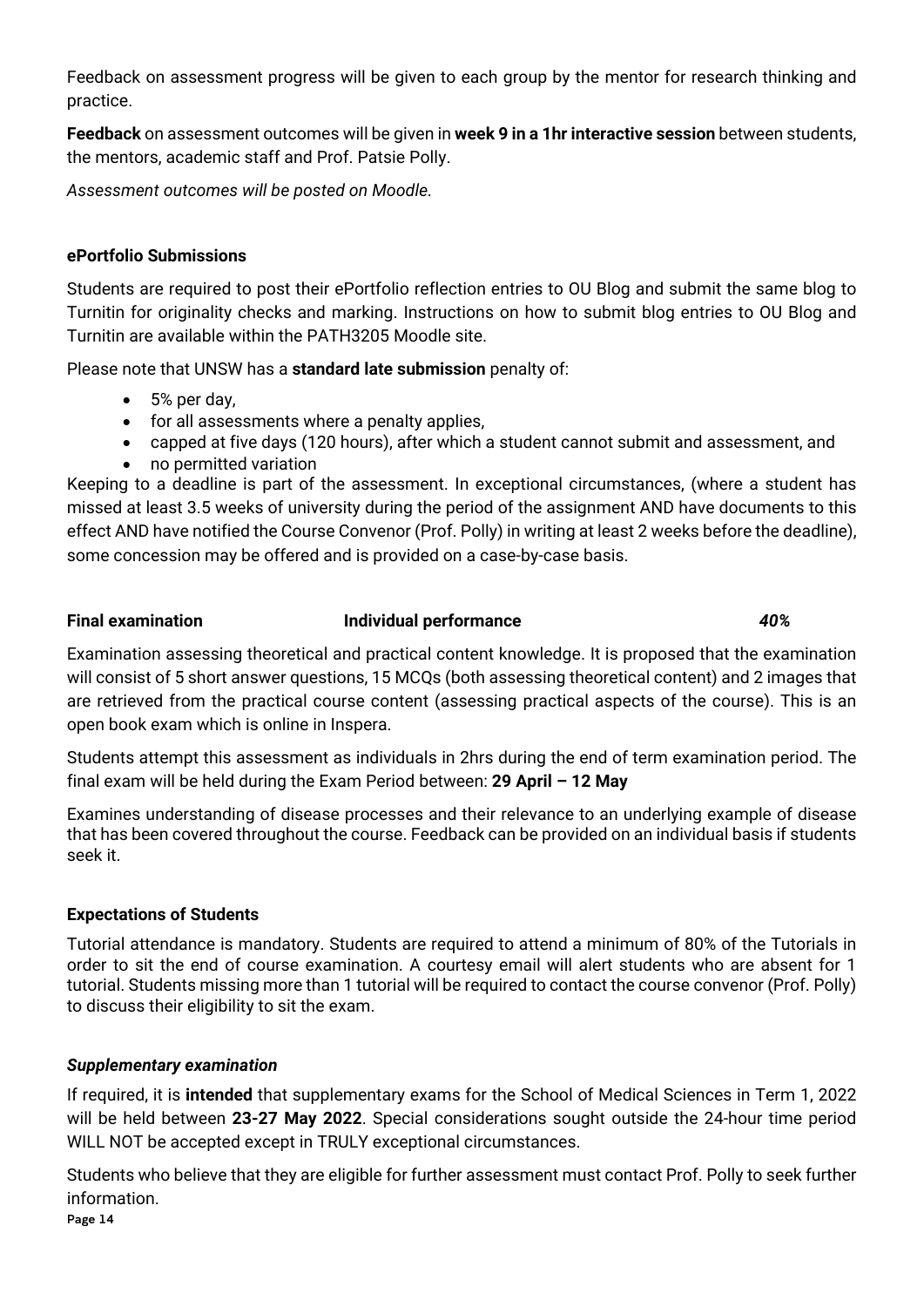| <b>Assessment task</b>                                                          | Length                                                        | Weight              | <b>Mark</b> | Due date and time                                                                                  |
|---------------------------------------------------------------------------------|---------------------------------------------------------------|---------------------|-------------|----------------------------------------------------------------------------------------------------|
| 1:<br>Assessment<br>Quizzes                                                     | Total<br>50 mins<br>50 MCQs<br>10 MCQs per<br>quiz            | Total<br>15%        | Total<br>15 | Throughout<br>Term<br>during<br><b>Tutorial</b><br>times,<br>See Timetable<br>Weeks 2, 4, 5, 9, 10 |
| 2:<br><b>Assessment</b><br>Mid-Term exam                                        | 60 mins<br>3 SAQs                                             | <b>Total</b><br>15% | Total<br>15 | Week 5                                                                                             |
| 3:<br><b>Assessment</b><br><b>Research</b><br><b>Impact</b><br><b>Symposium</b> | $15 \text{ mins}$<br>Research<br>Oral<br>Team<br>Presentation | <b>Total</b><br>30% | Total<br>30 | Week 7                                                                                             |
| 3:<br><b>Assessment</b><br><b>Final End of Course Exam</b>                      | 2 hrs<br>15 MCQs<br>5 SAQs                                    | <b>Total</b><br>40% | Total<br>40 | <b>UNSW Exam Period</b>                                                                            |

#### **Further information**

UNSW grading system:<https://student.unsw.edu.au/grades>

UNSW assessment policy:<https://student.unsw.edu.au/assessment>

### <span id="page-14-0"></span>5.2 Assessment criteria and standards

Assessment criteria are statements of performance attributes or qualities that guide students to see what is important in undertaking each component of assessment in a program or course, and that guide assessors when they are judging students' responses to the assessment component.

Two Rubrics are used for the Research Impact Symposium Team Presentation:

#### **1. Assessment/Evaluation (of content) by academics (75%) and peers (25%)**

#### **Marking Criteria**

|                                                                   | O | 2 | 3 |  |
|-------------------------------------------------------------------|---|---|---|--|
| Clear explanation of the issue                                    |   |   |   |  |
| Structure of content - introduction, logical flow,<br>conclusions |   |   |   |  |
| Effective use of media                                            |   |   |   |  |
| Ability to answer questions                                       |   |   |   |  |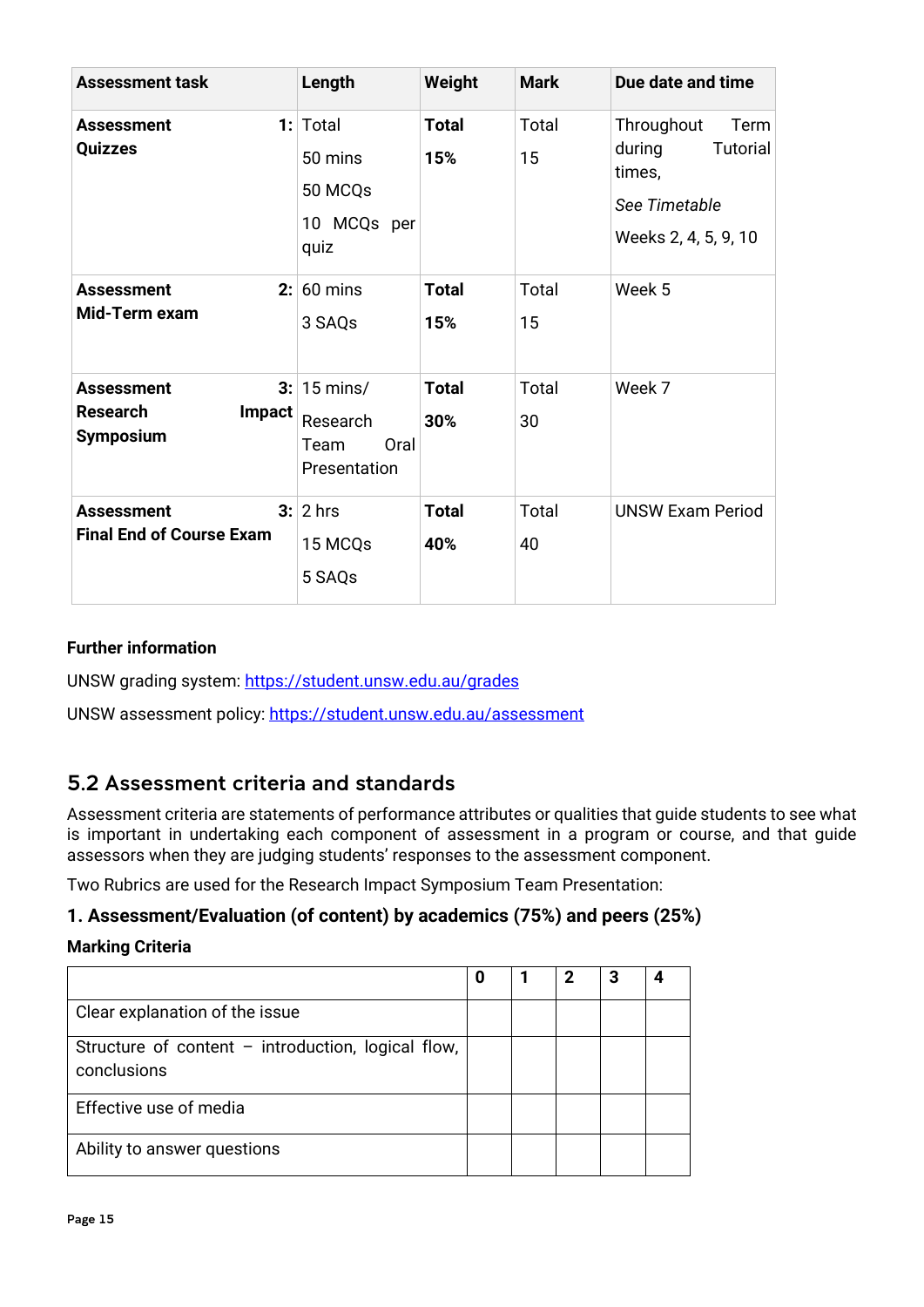<span id="page-15-0"></span>

| Overall impression |  |  |  |
|--------------------|--|--|--|
| <b>Subtotal</b>    |  |  |  |
| <b>Total</b>       |  |  |  |

#### <span id="page-15-1"></span>**Comments:**

#### **2. Team Peer and Self Evaluation on Team Roles and Contribution**

For the Research Impact Symposium Team Presentation, students should be able to:

- Demonstrate understanding of the core issue
- Understand a cutting-edge research technique that addresses and supports the core disease issue both at local and global levels (the impact of the research findings and appreciate the international nature of medical research)

-----------------------------------------------------------------------------------------------------------------------------------------------------------------------

-------------------------------------------------------------------------------------------------------------------------------------------------------------

- Demonstrate an understanding of the micro-issues
- Panel discussion is actually a hybrid discussion of student understanding of research issues presented from multiple perspectives for that core issue i.e. the micro-issues and how they feed into or support the core issue
- Discussion of the latest and greatest /strengths and weaknesses
- Negotiated script needed, roles need to be taken by each team member as they will self an peer evaluate teamwork skills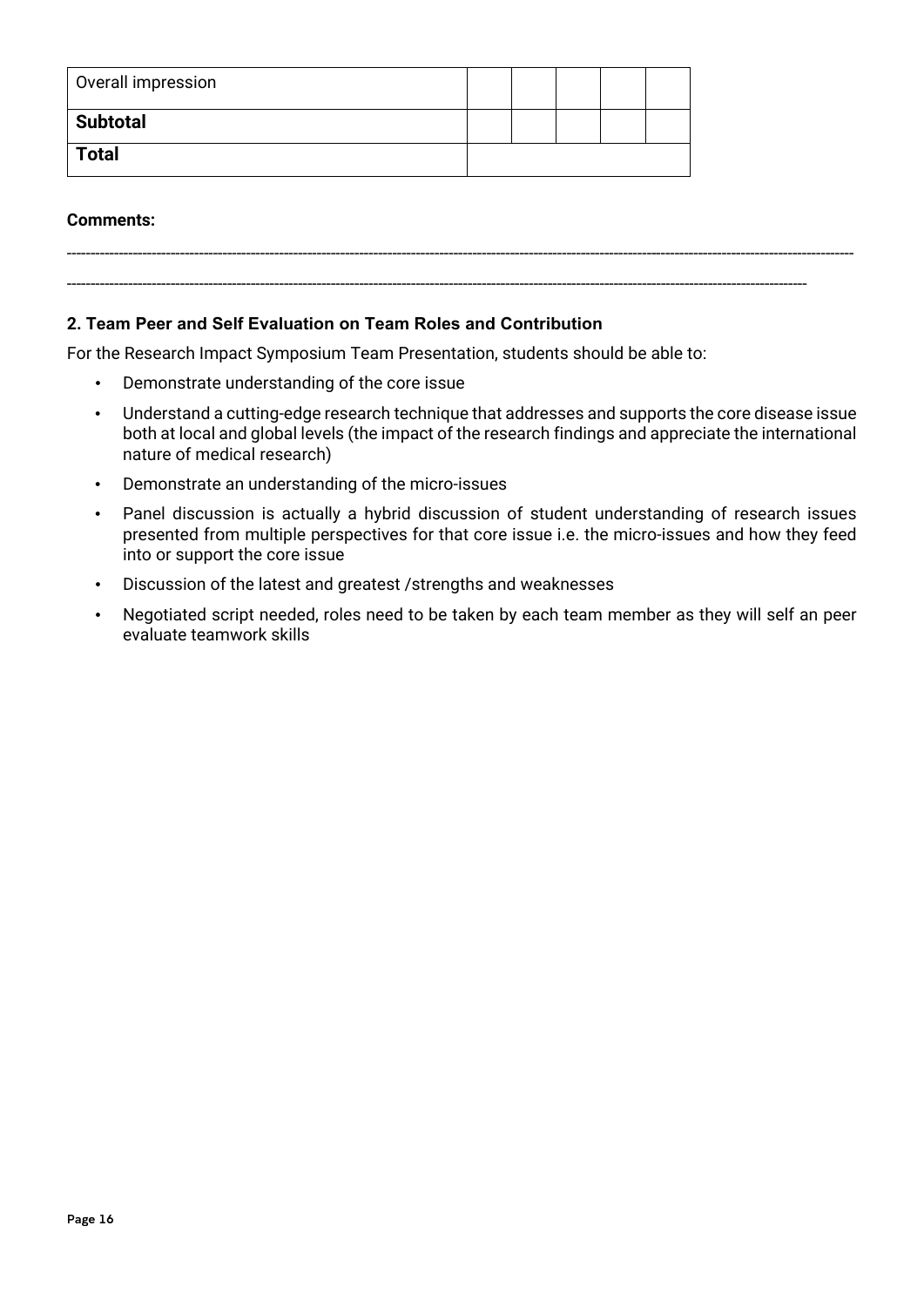# **UNSW Teamwork Skills Development Framework**

| <b>Criteria</b>                                                 |                                                                                                                                                                                                                                                                                                                                                                                                                                                                                                                                                                                        |                                                                                                                                                                                                                                                                                                                                                                                                                                                                                                                                                                | <b>Levels</b>                                                                                                                                                                                                                                                                                                                                                                                                                                                                                                                                                        |                                                                                                                                                                                                                                                                                                                                                                                                                                                                                                                                                |
|-----------------------------------------------------------------|----------------------------------------------------------------------------------------------------------------------------------------------------------------------------------------------------------------------------------------------------------------------------------------------------------------------------------------------------------------------------------------------------------------------------------------------------------------------------------------------------------------------------------------------------------------------------------------|----------------------------------------------------------------------------------------------------------------------------------------------------------------------------------------------------------------------------------------------------------------------------------------------------------------------------------------------------------------------------------------------------------------------------------------------------------------------------------------------------------------------------------------------------------------|----------------------------------------------------------------------------------------------------------------------------------------------------------------------------------------------------------------------------------------------------------------------------------------------------------------------------------------------------------------------------------------------------------------------------------------------------------------------------------------------------------------------------------------------------------------------|------------------------------------------------------------------------------------------------------------------------------------------------------------------------------------------------------------------------------------------------------------------------------------------------------------------------------------------------------------------------------------------------------------------------------------------------------------------------------------------------------------------------------------------------|
| <b>Fosters</b><br>constructive<br>team climate                  | Supports a constructive<br>team climate by doing any<br>ONE of the following:<br><b>Treats team</b><br>$\bullet$<br>members respectfully<br>by being polite and<br>constructive in<br>communication.<br>Uses positive vocal<br>or written tone, facial<br>expressions, and/or<br>body language to<br>convey a positive<br>attitude about the<br>team and its work.<br>• Motivates teammates<br>by expressing<br>confidence about the<br>importance of the<br>task and the team's<br>ability to accomplish<br>it.<br>Provides assistance<br>and/or<br>encouragement to<br>team members. | Supports a constructive team<br>climate by doing any TWO of<br>the following:<br>Treats team members<br>$\bullet$<br>respectfully by being<br>polite and constructive in<br>communication.<br>Uses positive vocal or<br>written tone, facial<br>expressions, and/or body<br>language to convey a<br>positive attitude about the<br>team and its work.<br>Motivates teammates by<br>expressing confidence<br>about the importance of<br>the task and the team's<br>ability to accomplish it.<br>Provides assistance<br>and/or encouragement to<br>team members. | ◯ Supports a constructive<br>team climate by doing any<br><b>THREE</b> of the following:<br>• Treats team members<br>respectfully by being<br>polite and constructive<br>in communication.<br>Uses positive vocal or<br>written tone, facial<br>expressions, and/or<br>body language to<br>convey a positive<br>attitude about the team<br>and its work.<br>Motivates teammates<br>by expressing<br>confidence about the<br>importance of the task<br>and the team's ability to<br>accomplish it.<br>Provides assistance<br>and/or encouragement<br>to team members. | Supports a constructive team climate by<br>$^{\circ}$<br>doing any FOUR of the following:<br>Treats team members respectfully by<br>being polite and constructive in<br>communication.<br>Uses positive vocal or written tone.<br>facial expressions, and/or body<br>language to convey a positive attitude<br>about the team and its work.<br>Motivates teammates by expressing<br>confidence about the importance of the<br>task and the team's ability to accomplish<br>it.<br>Provides assistance and/or<br>encouragement to team members. |
| Contribution<br>to team<br>meetings                             | Shares ideas but does<br>not advance the work of the<br>group.                                                                                                                                                                                                                                                                                                                                                                                                                                                                                                                         | ◯ Offers new suggestions to<br>advance the work of the group.                                                                                                                                                                                                                                                                                                                                                                                                                                                                                                  | © Offers alternative solutions<br>or courses of action that build<br>on the ideas of others.                                                                                                                                                                                                                                                                                                                                                                                                                                                                         | Helps the team move forward by<br>articulating the merits of alternative ideas or<br>proposals.                                                                                                                                                                                                                                                                                                                                                                                                                                                |
| <b>Facilitates</b><br>the<br>contribution<br>of team<br>members | ◯ Engages team members<br>by taking turns and<br>listening to others without<br>interrupting.                                                                                                                                                                                                                                                                                                                                                                                                                                                                                          | $\bigcirc$<br>Engages team members in<br>ways that facilitate their<br>contributions to meetings by<br>restating the views of other team<br>members and/or asking<br>questions for clarification.                                                                                                                                                                                                                                                                                                                                                              | <b>Engages team members in</b><br>ways that facilitate their<br>contributions to meetings by<br>constructively building upon<br>or synthesizing the<br>contributions of others.                                                                                                                                                                                                                                                                                                                                                                                      | Engages team members in ways that<br>$\circ$<br>facilitate their contributions to meetings by<br>constructively building upon or synthesizing<br>the contributions of others as well as noticing<br>when someone is not participating and inviting<br>them to engage.                                                                                                                                                                                                                                                                          |
| Individual<br>contributions<br>outside of<br>team<br>meetings   | Completes all assigned<br>tasks by deadlines.                                                                                                                                                                                                                                                                                                                                                                                                                                                                                                                                          | C Completes all assigned tasks<br>by deadline; work accomplished<br>advances the project.                                                                                                                                                                                                                                                                                                                                                                                                                                                                      | Completes all assigned<br>tasks by deadline; work<br>accomplished is thorough,<br>comprehensive, and<br>advances the project.                                                                                                                                                                                                                                                                                                                                                                                                                                        | Completes all assigned tasks by deadline;<br>work accomplished is thorough,<br>comprehensive, and advances the project.<br>Proactively helps other team members<br>complete their assigned tasks to a similar level<br>of excellence.                                                                                                                                                                                                                                                                                                          |
| Adaptability<br>and<br>negotiation                              | Awareness of the need<br>to adapt to the changing<br>demands of the task.<br>Beginning to develop<br>negotiation skills and<br>willingness to compromise.                                                                                                                                                                                                                                                                                                                                                                                                                              | C Can sometimes adapt to the<br>changing demands of the task.<br>Demonstrates some negotiation<br>skills; willingness to compromise<br>and suggests alternative<br>solutions.                                                                                                                                                                                                                                                                                                                                                                                  | C Can usually adapt to the<br>changing demands of the<br>task. Demonstrates good<br>negotiation skills; attempts to<br>achieve a win-win outcome.                                                                                                                                                                                                                                                                                                                                                                                                                    | © Consistently adapts to the changing<br>demands of the task. Demonstrates mastery of<br>negotiation skills; routinely achieves a win-win<br>outcome.                                                                                                                                                                                                                                                                                                                                                                                          |
| Responds to<br>conflict                                         | ◯ Not applicable.                                                                                                                                                                                                                                                                                                                                                                                                                                                                                                                                                                      | ○ Passively accepts alternate<br>viewpoints/ideas/opinions.                                                                                                                                                                                                                                                                                                                                                                                                                                                                                                    | Redirecting focus toward<br>common ground, toward task<br>at hand (away from conflict).                                                                                                                                                                                                                                                                                                                                                                                                                                                                              | Addresses destructive conflict directly and<br>constructively helping to manage/resolve it in a<br>way that strengthens overall team<br>cohesiveness and future effectiveness.                                                                                                                                                                                                                                                                                                                                                                 |

[https://www.aacu.org/value/rubrics/teamwork,](https://www.aacu.org/value/rubrics/teamwork) adapted by UNSW Medical Sciences Team, 2015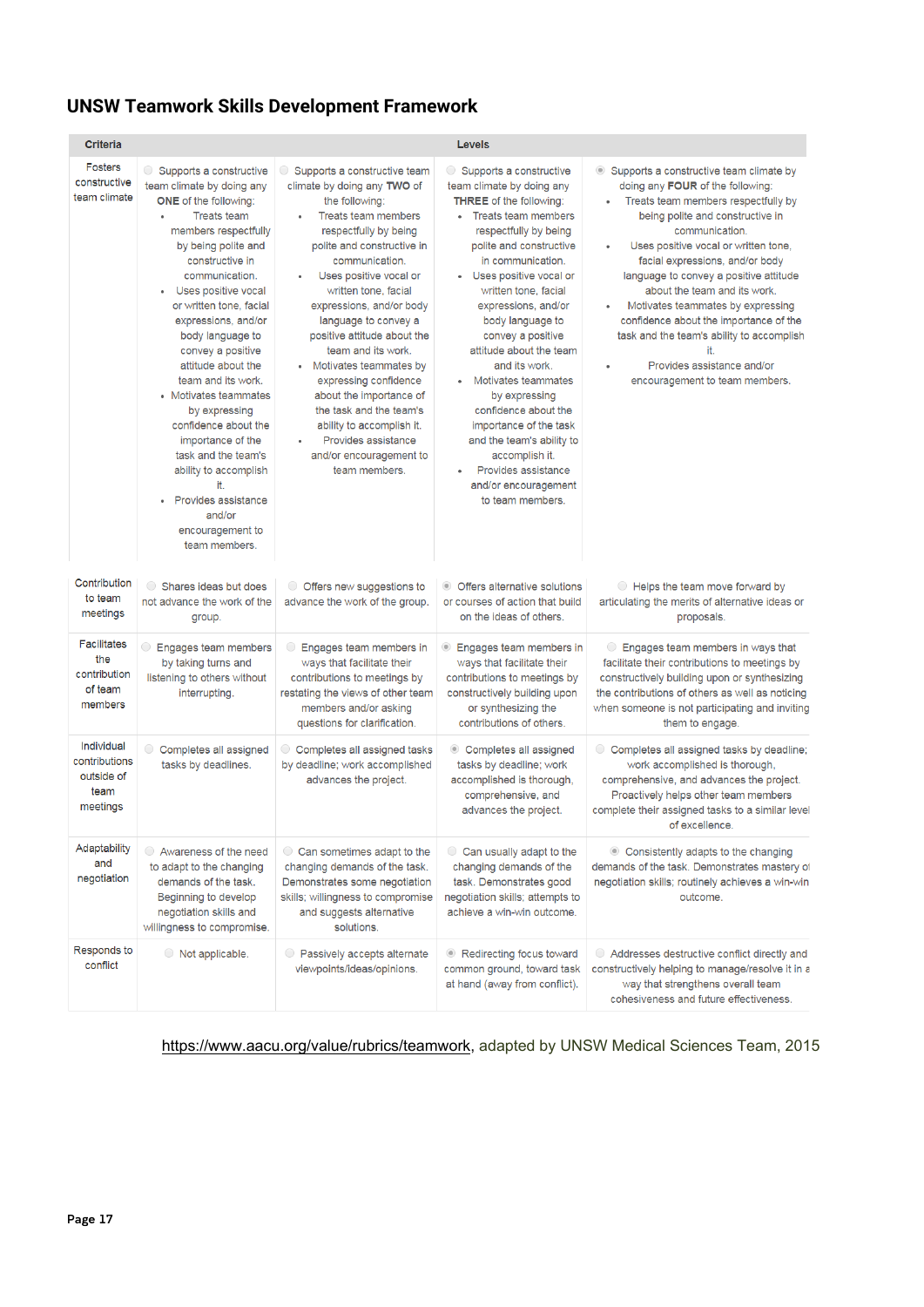# <span id="page-17-0"></span>5.3 Submission of assessment tasks

#### **Late Submission**

Late submissions will be penalized at 5% per day capped at five days (120 hours). Students will not be permitted to submit their assessments after this date.

#### **Special Consideration**

If you experience a short-term event beyond your control (exceptional circumstances) that impacts your performance in a particular assessment task, you can apply for Special Considerations.

You must apply for Special Consideration **before** the start of your exam or due date for your assessment, except where your circumstances of illness or misadventure stop you from doing so.

If your circumstances stop you from applying before your exam or assessment due date, you must **apply within 3 working days** of the assessment, or the period covered by your supporting documentation.

More information can be found on the [Special Consideration website.](https://www.student.unsw.edu.au/special-consideration)

### <span id="page-17-1"></span>5.4. Feedback on assessment

Progressive feedback is provided after each assessment task indicated in section 5.1 Assessment tasks.

# <span id="page-17-2"></span>6. Academic integrity, referencing and plagiarism

**Referencing** is a way of acknowledging the sources of information that you use to research your assignments. You need to provide a reference whenever you draw on someone else's words, ideas or research. Not referencing other people's work can constitute plagiarism.

#### *Please use APA referencing style for this course.*

Further information about referencing styles can be located at<https://student.unsw.edu.au/referencing>

*Academic integrity is fundamental to success at university. Academic integrity can be defined as a commitment to six fundamental values in academic pursuits: honesty, trust, fairness, respect, responsibility and courage.* [2](#page-17-3) *At UNSW, this means that your work must be your own, and others' ideas should be appropriately acknowledged. If you don't follow these rules, plagiarism may be detected in your work.* 

*Further information about academic integrity and plagiarism can be located at:*

- *The Current Students site* <https://student.unsw.edu.au/plagiarism>*, and*
- *The ELISE training site* <http://subjectguides.library.unsw.edu.au/elise/presenting>

*The Conduct and Integrity Unit provides further resources to assist you to understand your conduct obligations as a student:* <https://student.unsw.edu.au/conduct>*.*

<span id="page-17-3"></span><sup>2</sup> International Center for Academic Integrity, 'The Fundamental Values of Academic Integrity', T. Fishman (ed), Clemson University, 2013.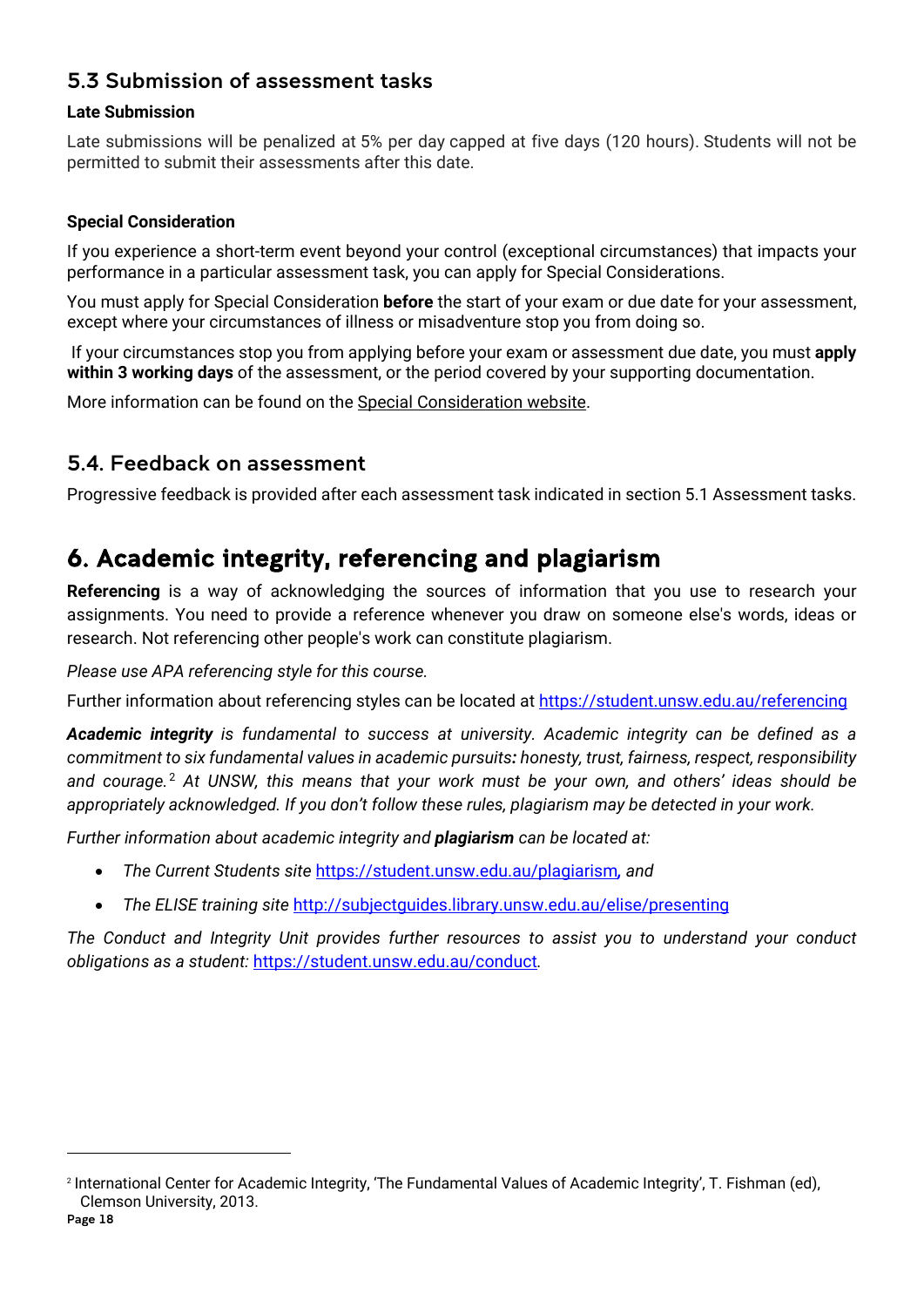# <span id="page-18-0"></span>7. Readings and resources

# <span id="page-18-1"></span>7.1 Recommended Text

You are expected to acquire or purchase the following text:

*Robbins. Basic Pathology***, 10th Ed.** V. Kumar, RA.K. Abbas & J. Aster (2018). Saunders & Co. Philadelphia PA; Elsevier Saunders (eBook available via UNSW Library website).

*Print:<https://www.bookshop.unsw.edu.au/details.cgi?ITEMNO=9780323353175> Digital:<https://unswbookshop.vitalsource.com/products/-v9780323394130>*

# <span id="page-18-2"></span>7.2 Reference

Students wishing to study the molecular biology or clinical features of diseases in greater depth might consider the following texts:

*Robbins and Cotran Pathologic Basis of Disease*. 10<sup>th</sup> edition. Eds. V. Kumar, A.K. Abbas, N. Fausto and J. Aster. (2020) Elsevier Saunders (eBook available via UNSW Library website).

*Print: <https://www.bookshop.unsw.edu.au/details.cgi?ITEMNO=9780323531139>*

*Digital: <https://unswbookshop.vitalsource.com/products/-v9780323609937>*

*Janeway's Immunobiology 9th Edition.* Kenneth Murphy. 2016. Garland Science, Taylor & Francis Group, LLC.

*Print: <https://www.bookshop.unsw.edu.au/details.cgi?ITEMNO=9780815345510>*

*Digital: <https://unswbookshop.vitalsource.com/products/-v9781315533247>*

See also: [Learning Resources](http://medicalsciences.med.unsw.edu.au/students/undergraduate/learning-resources)

#### **Leganto within the PATH3205 Moodle Site**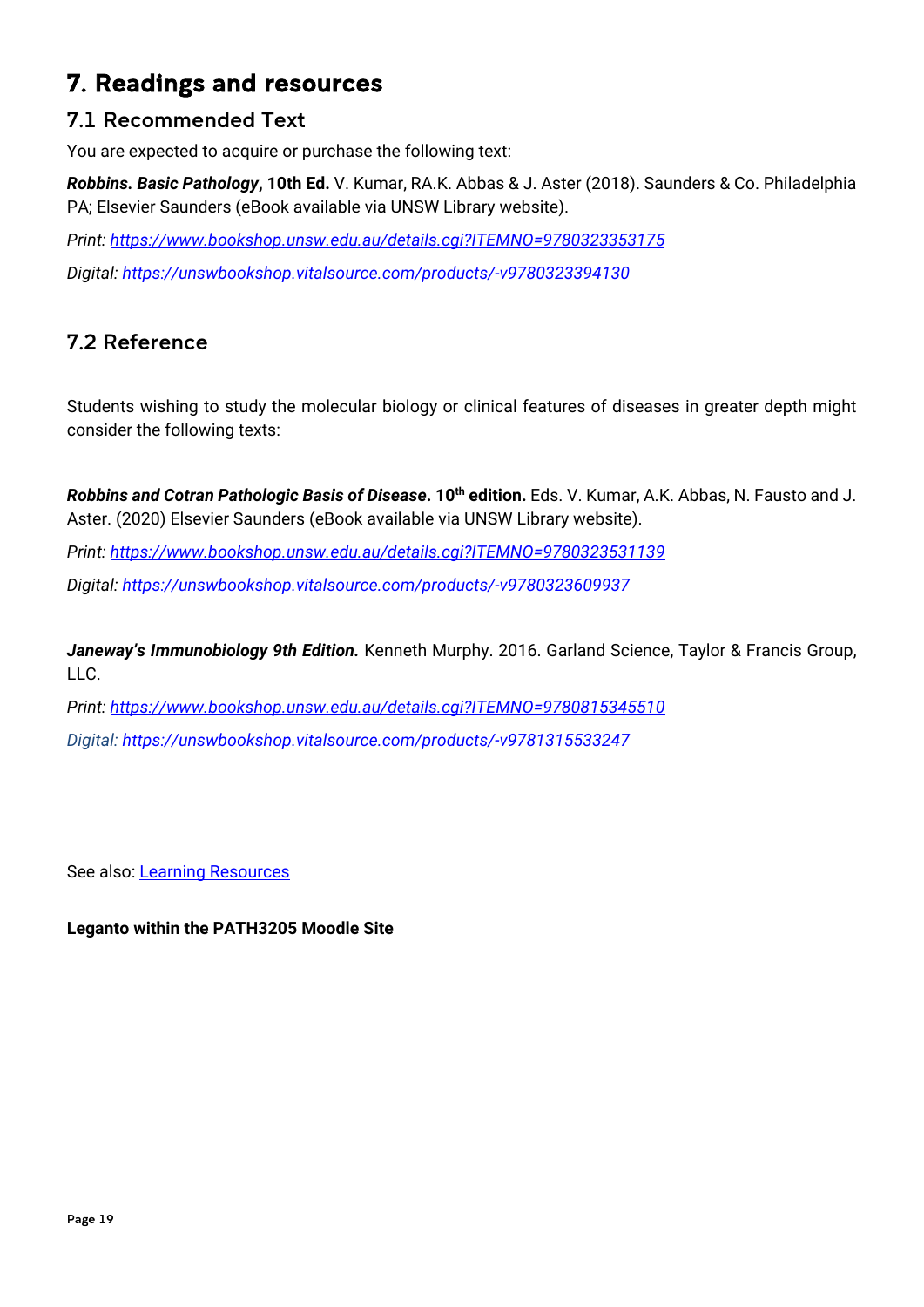# <span id="page-19-0"></span>8. Administrative matters

Student enquiries should be submitted via student portal<https://portal.insight.unsw.edu.au/web-forms/>

Administrative and general problems related to your attendance, or the content and conduct of the course, can in the first instance be addressed by consulting Prof. Patsie Polly [\(patsie.polly@unsw.edu.au\)](mailto:patsie.polly@unsw.edu.au) and A/Prof. Cristan Herbert (*c.herbert@unsw.edu.au;* Head of Teaching in Pathology) by e-mail. Students wishing to see other members of staff should make an appointment via e-mail.

Should you feel that there are particular circumstances that have affected your performance in the course then you should lodge an application for special consideration online via [myUNSW.](https://my.unsw.edu.au/) The special consideration procedures are outlined here [https://student.unsw.edu.au/special-consideration.](https://student.unsw.edu.au/special-consideration) Please use the following link for student policy/resource information <https://medicalsciences.med.unsw.edu.au/students/undergraduate/advice-students>

Information on the different research units in the Department of Pathology and the research interests of each staff member is available at Department of Pathology's home page at <https://medicalsciences.med.unsw.edu.au/>

# <span id="page-19-1"></span>9. Additional support for students

- The Current Students Gateway:<https://student.unsw.edu.au/>
- Academic Skills and Support:<https://student.unsw.edu.au/academic-skills>
- *Student Wellbeing and Health* <https://www.student.unsw.edu.au/wellbeing>
- UNSW IT Service Centre:<https://www.myit.unsw.edu.au/services/students>
- *UNSW Student Life Hub:* <https://student.unsw.edu.au/hub#main-content>
- *Student Support and Development:* <https://student.unsw.edu.au/support>
- *IT, eLearning and Apps:* <https://student.unsw.edu.au/elearning>
- *Student Support and Success Advisors:* <https://student.unsw.edu.au/advisors>
- *Equitable Learning Services (Formerly Disability Support Unit):* <https://student.unsw.edu.au/els>
- *Transitioning to Online Learning* <https://www.covid19studyonline.unsw.edu.au/>
- *Guide to Online Study* <https://student.unsw.edu.au/online-study>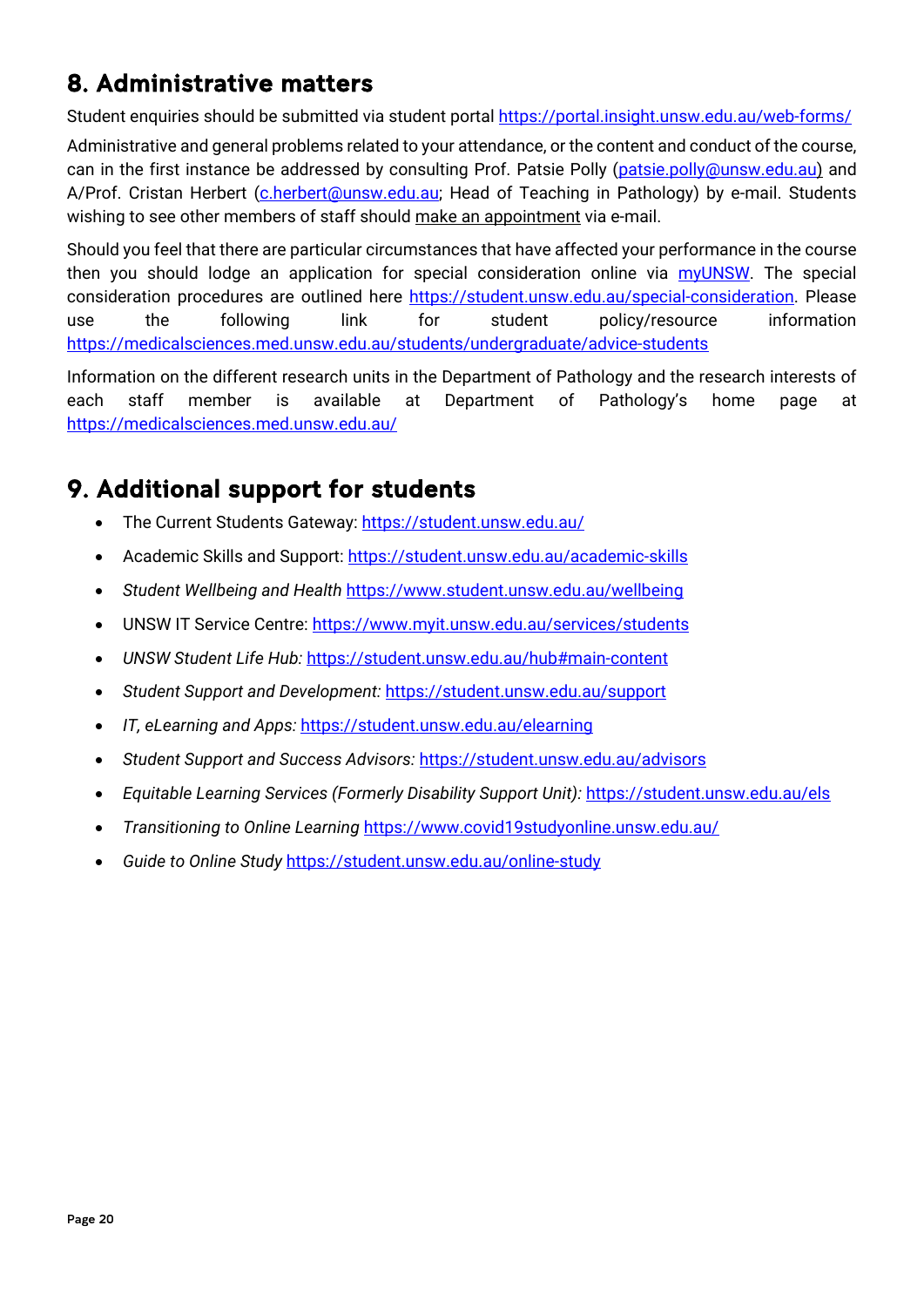# <span id="page-20-0"></span>10. Computer Laboratories or Study Spaces

Students wishing to revise macroscopic specimens (pots) can access the Museum of Human Disease, 9 am – 5 pm, Mon – Fri. Note that all students must be inducted into the Museum before access is granted.

Students wishing to review Histopathology and Macroscopic images via the BEST Network can use computers located in G06/G07 or G16/17, Wallace Wurth West Building.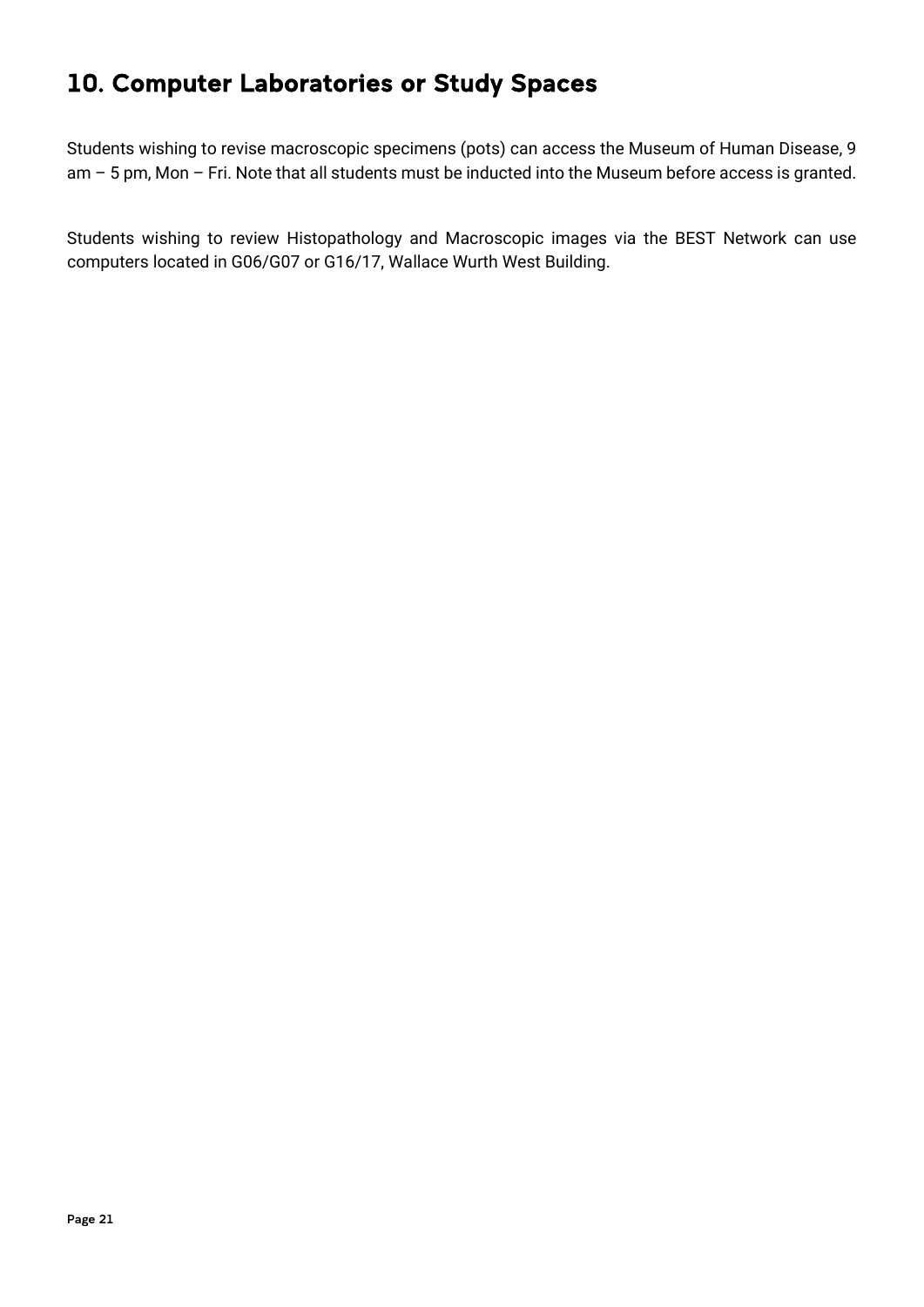Science Teaching Laboratory



Pathology practicals in G6/G7 &G16/G17 in Wallace Wurth for PATH3205 MBD, 2022

| Hazards                                   |                                                                         |                                                                                                  |
|-------------------------------------------|-------------------------------------------------------------------------|--------------------------------------------------------------------------------------------------|
| Physical                                  |                                                                         |                                                                                                  |
| Sharp plastic                             | 'Stabbing' wound of<br>hand                                             | Use disposable gloves<br>$\bullet$                                                               |
| Biological<br>Antibody                    | Inoculation/Irritant                                                    | Do not eat, drink or smoke in the teaching laboratory<br>٠<br>Use disposable gloves<br>$\bullet$ |
| Chemical<br>Acrylamide<br>Azide<br>$$ PBS | Corrosive/Flammable<br>Irritant/neurotoxic<br>Irritant<br>Mild Irritant | Low concentrations of chemicals used<br>$\bullet$<br>Use disposable gloves<br>٠                  |

#### **Pipetting ergonomics**

Pipetting is another work aspect that can cause aches and pains. Here are some handy hints:

- Adjust your chair or stool so that your elbow is at a 90° angle while pipetting.
- Adjust the height and position of sample holders, solution container, and waste receptacle so that they are all approximately the same.
- Try to work with your hands below shoulder height.
- Let go of the pipette from time to time and give the fingers/hand a break
- Do not twist or rotate your wrist while pipetting
- Use minimal pressure while pipetting
- Try to switch periodically between different types of work.

For more information on preventing repetitive strain while pipetting click on https://www.anachem.co.uk/Protect-Yourself-from-RSI

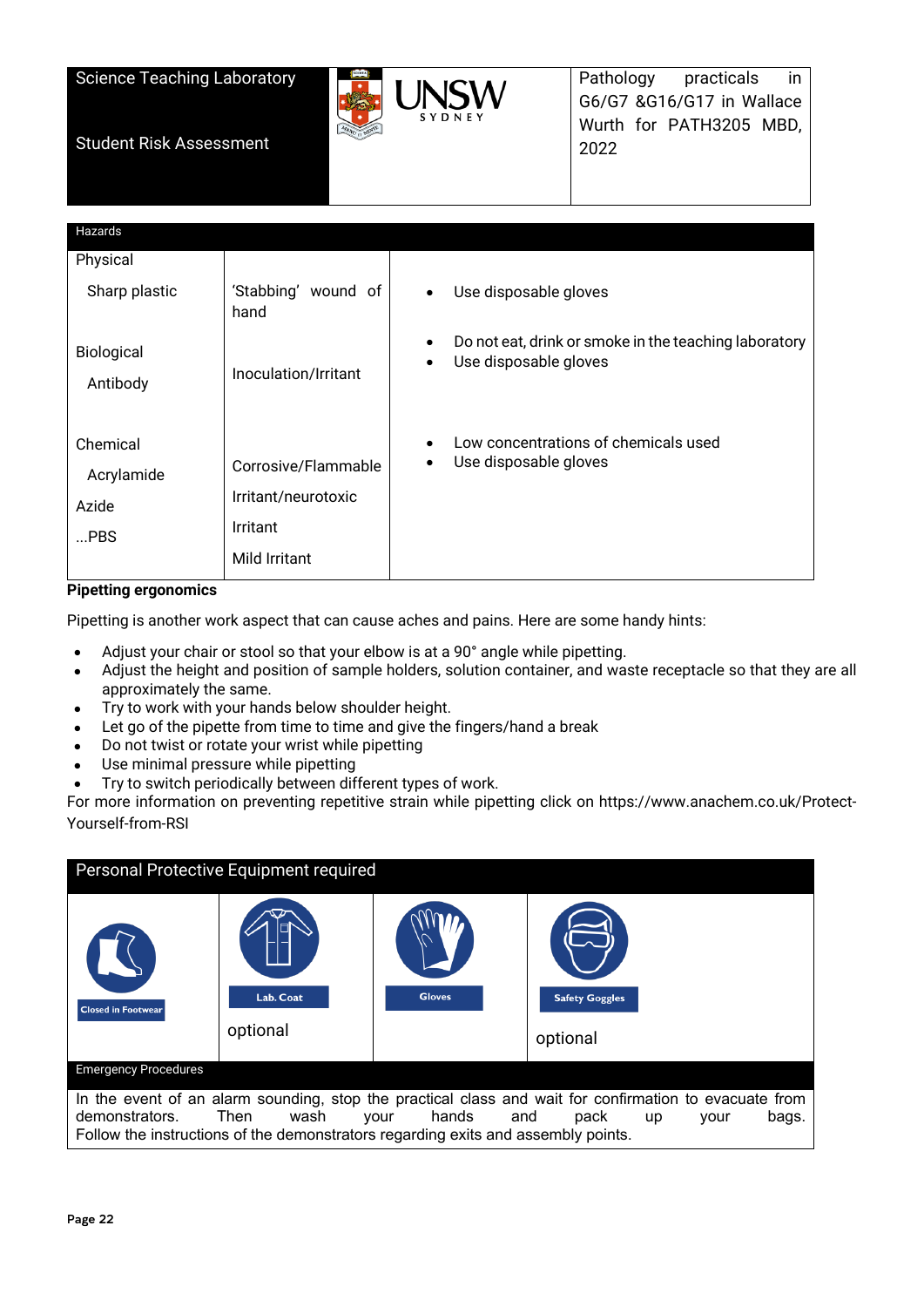#### Clean up and waste disposal

- Remove your gloves and dispose in the biowaste bins provided.
- Dispose of all pipette tips in the bin provided.

#### Ethics Approval

This type of practical does not require ethics approval.

I have read and understand the safety requirements for this practical class and I will observe these requirements.

Signature:……………………………………………………………Date:……………………………

Date for review: 14/2/2023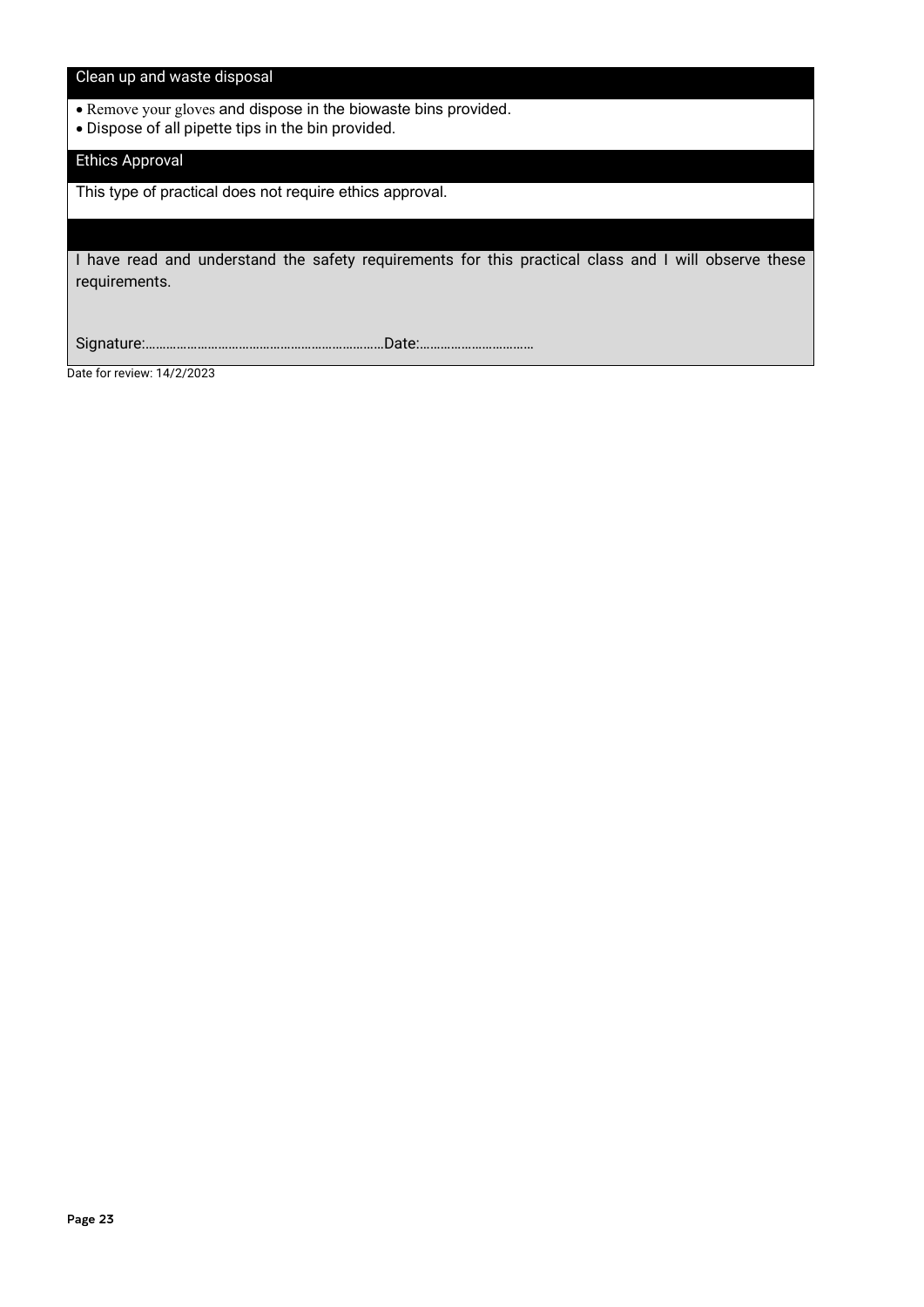# <span id="page-23-0"></span>11. The Museum of Human Disease

The Donald Wilhelm Museum of Human Disease is located on the ground floor of the Samuels Building (Building F25). Originally located on the 5<sup>th</sup> floor of the Wallace Wurth Building, it was established by Professor Donald Wilhelm, the Foundation Professor of Pathology at this university. Thanks to his foresight, and to the tireless efforts of Dr G. Higgins (the Museum Curator until 2004), the Museum has been meticulously maintained and updated over the years to reflect the changing patterns of disease in our society. The Museum contains over 2,700 specimens (or "pots"), which display diseased human tissue at the macroscopic level, usually preserved in formalin. Specimens are obtained both from organs removed surgically and from tissue obtained at autopsy, where the natural history of disease is in full view.

**Please take note that some specimens of diseases, which have become rare, e.g. diphtheria, are over 60 years old, and are irreplaceable.** Each specimen is numbered and is accompanied by a clinical history (when known), a macroscopic description of the abnormalities displayed, and a histopathological description of changes at the microscopic level (where relevant). That information, specific to each of thirty areas (or "bays"), can be found in the Museum catalogues located in a bracket within each bay.

All the specimens in the museum are arranged in one or other of two major groups. One group comprises collections of specimens according to pathological processes such as congenital, inflammation and healing, vascular, neoplasia etc. The second group comprises collections of specimens under organ systems, such as cardiovascular, central nervous, renal etc. As responsible adults, we expect you to maintain decorum in the Museum, behave with care and respect for the integrity of the specimens, and help to keep the Museum tidy at all times. This means no eating or drinking in the Museum, and always returning specimens and catalogues to their allocated places. **Do not shake the pots!** This activity conveys no useful information, but often damages the specimens. If you discover that a specimen is leaking or broken, follow the instructions listed in the safety notice below. **Remember that the Museum is a precious learning resource, of which you are encouraged to make full use**.

# <span id="page-23-1"></span>11.1 Security in the museum

#### **It is a crime under the Human Tissue Act to steal or mistreat material preserved in the Museum or practical class laboratories. Anyone who contravenes the Act will be prosecuted.**

In order to protect the collection of specimens, access to the Museum is restricted for students in Medicine and PATH3205 during weekdays from 8 a.m. to approximately 8 p.m. The Museum is security locked and can only be entered by using your student card to enable the doors to be opened. The Museum Manager and the Museum Technical Officer play a supervisory role during office hours.

The Museum and practical class laboratories are under constant electronic surveillance.